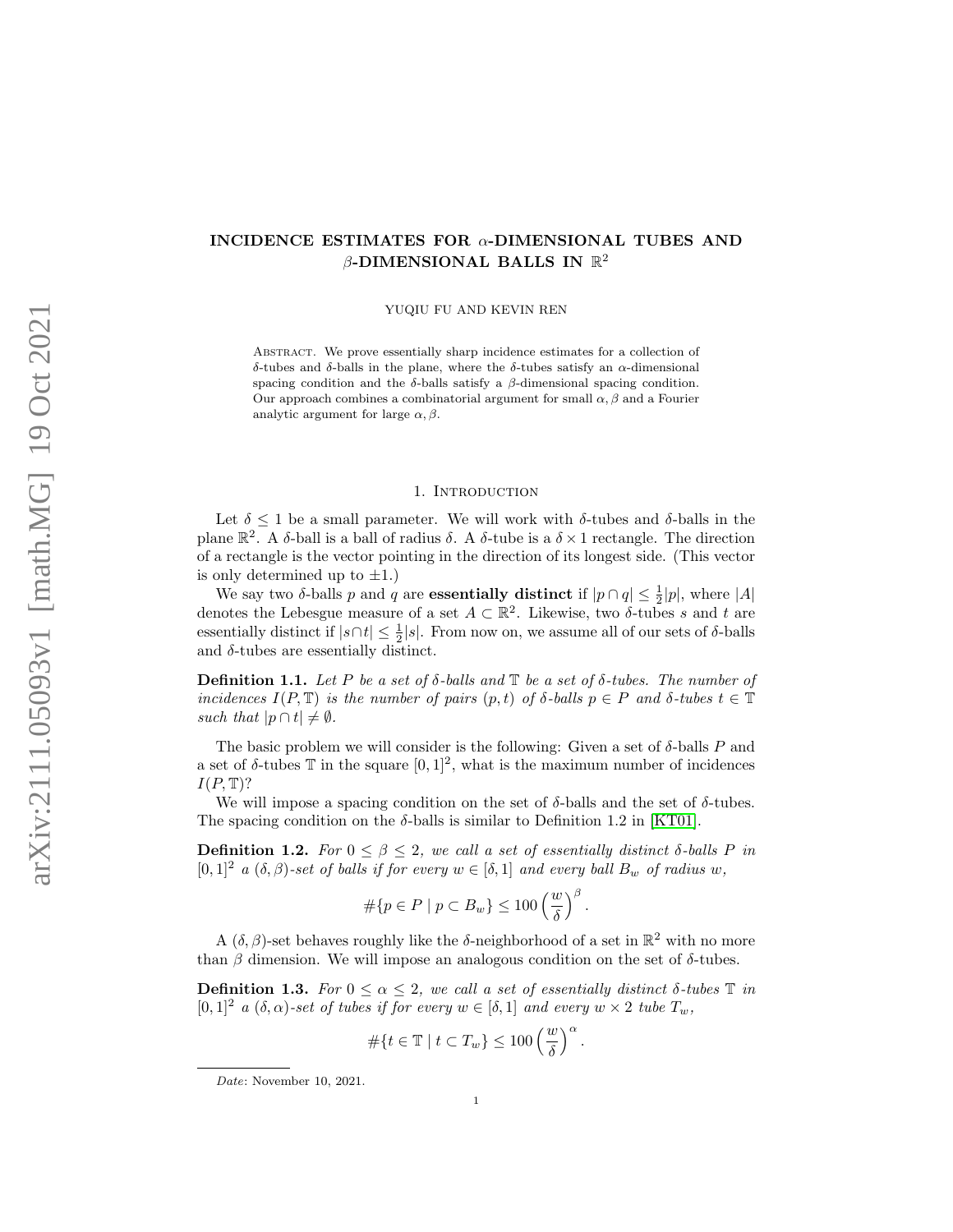### 2 YUQIU FU AND KEVIN REN

The exact values of the constants are not important, and when describing the constructed examples in Section 2, we will replace 100 by appropriate constants.

We can rephrase the problem as follows: given a  $(\delta, \beta)$ -set of balls P and a  $(\delta, \alpha)$ -set of tubes T, what is the maximum number of incidences  $I(P, T)$ ?

In [\[GSW19\]](#page-17-1), incidence problems for  $\delta$ -tubes with some spacing conditions were considered. They fix a parameter  $1 \leq W \leq \delta^{-1}$  and choose  $\mathbb T$  to be a collection of  $W^2$  δ-tubes, such that every  $W^{-1} \times 1$  rectangle contains at most one δ-tube in T. They also consider another spacing condition, where each  $W^{-1} \times 1$  rectangle contains  $\sim N_1$  many δ-tubes in each direction, for a fixed  $N_1$ . Using a Fourier analytic approach, [\[GSW19\]](#page-17-1) proved sharp incidence estimates for well-spaced  $\delta$ tubes. This Fourier analytic method is also used in [\[GWZ20,](#page-17-2) [DGW20,](#page-17-3) [GMW20,](#page-17-4) [FGM21a,](#page-17-5) [FGM21b\]](#page-17-6) to derive incidence estimates, decoupling estimates, and square function estimates.

Regarding our question, we will prove the following main theorem:

<span id="page-1-1"></span>**Theorem 1.4.** Suppose  $\alpha, \beta$  satisfy  $0 \leq \alpha, \beta \leq 2$ . For every  $\varepsilon > 0$ , there exists  $C_{\varepsilon} = C(\varepsilon, \alpha, \beta)$  with the following property: for every  $(\delta, \beta)$ -set of balls P and  $(\delta, \alpha)$ -set of tubes  $\mathbb{T}$ , the following bound holds:

$$
I(P, \mathbb{T}) \le C_{\varepsilon} \delta^{-f(\alpha, \beta) - \varepsilon},
$$

where  $f(\alpha, \beta)$  is defined as in Figure [1.](#page-1-0) These bounds are sharp up to  $C_{\varepsilon} \delta^{\varepsilon}$ .



<span id="page-1-0"></span>FIGURE 1. Values of  $f(\alpha, \beta)$ 

In Section 2, we will show the estimates in Theorem [1.4](#page-1-1) are sharp up to  $C_{\epsilon} \delta^{\epsilon}$ , by constructing suitable examples.

We will then prove the upper bound of Theorem [1.4](#page-1-1) by analyzing different cases for  $\alpha, \beta$ . In Section 3, we will use a combinatorial argument (the  $L^2$  argument as in [\[Cor77\]](#page-17-7)) to resolve the case where  $\alpha \leq 1$  or  $\beta \leq 1$ . In Section 4, we will use a Fourier analytic argument based on induction to resolve the case where  $\alpha, \beta \geq 1$ . The starting point of this argument will be Proposition 2.1 from [\[GSW19\]](#page-17-1), which was inspired by ideas of Orponen [\[Orp18\]](#page-17-8) and Vinh [\[Vin11\]](#page-17-9). In fact, we are able to prove stronger " $L^p$ -type" estimates in Sections 3 and 4, and we derive Theorem [1.4](#page-1-1) in Section 5 as a corollary.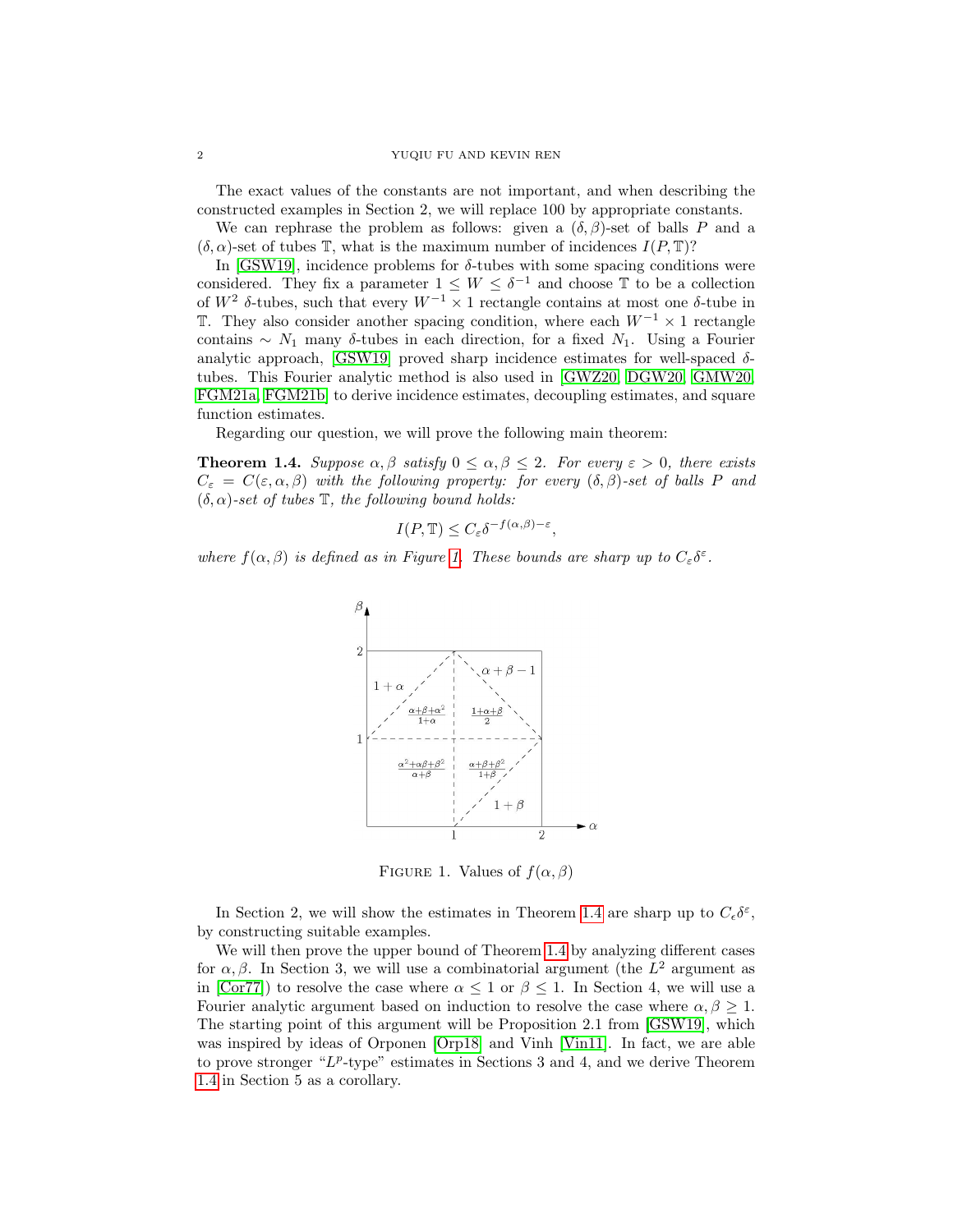**Notation.** We will use  $A \geq B$  to represent  $A \geq CB$  for a constant C, and  $A \leq B$ to represent  $A \leq CB$ . The constant C might depend on the dimensions  $\alpha$  or  $\beta$ . We will use  $A \sim B$  to represent  $A \gtrsim B$  and  $A \lesssim B$ .

The angle between two  $\delta$ -tubes s and t, or  $\angle(s,t)$ , is the acute angle between their directions.

Acknowledgements. We wish to thank the MIT SPUR program for making this research possible. We would like to thank Larry Guth for suggesting this problem and helpful discussions, Ankur Moitra and David Jerison for helpful discussions, and Slava Gerovitch for running the SPUR program.

# 2. CONSTRUCTIONS

We start with the sharpness part of Theorem [1.4.](#page-1-1) In this section, we construct  $(\delta, \alpha)$ -sets of tubes and  $(\delta, \beta)$ -sets of balls such that the number of incidences is at least  $\delta^{-f(\alpha,\beta)}$ , where f was defined as in Theorem [1.4.](#page-1-1) We divide the constructions into four cases. Construction 1 is the main construction that works for most  $\alpha$  and β. Constructions 2, 3, 4 can be considered as auxiliary constructions which take care of exceptional values of  $\alpha$ ,  $\beta$  not covered in Construction 1. The constructions will all take place inside a  $1 \times 1$  square. In the constructions, some of the  $\delta$ -tubes may not be fully contained within the  $1 \times 1$  square, but we will ignore this minor detail. For ease of notation, let  $D = \delta^{-1}$ .

2.1. Construction 1. In this construction, we assume  $\alpha < \beta + 1, \beta < \alpha + 1$ , and  $\alpha + \beta < 3$ . Our goal is to construct a  $(\delta, \beta)$ -set of  $\delta$ -balls and a  $(\delta, \alpha)$ -set of  $\delta$ -tubes with at least  $\delta^{-\frac{a\alpha+b\beta+a b}{a+b}}$  incidences.



<span id="page-2-0"></span>Figure 2. Construction 1.

To describe the construction, we will need a few auxiliary variables. Let  $a =$  $\min(\alpha, 1), b = \min(\beta, 1)$ , and we will eventually choose  $\gamma, \kappa, \lambda$  as parameters in [0, 1]. Refer to Figure [2.](#page-2-0) The left picture depicts a single bundle with  $\sim D^{(1-\gamma)a}$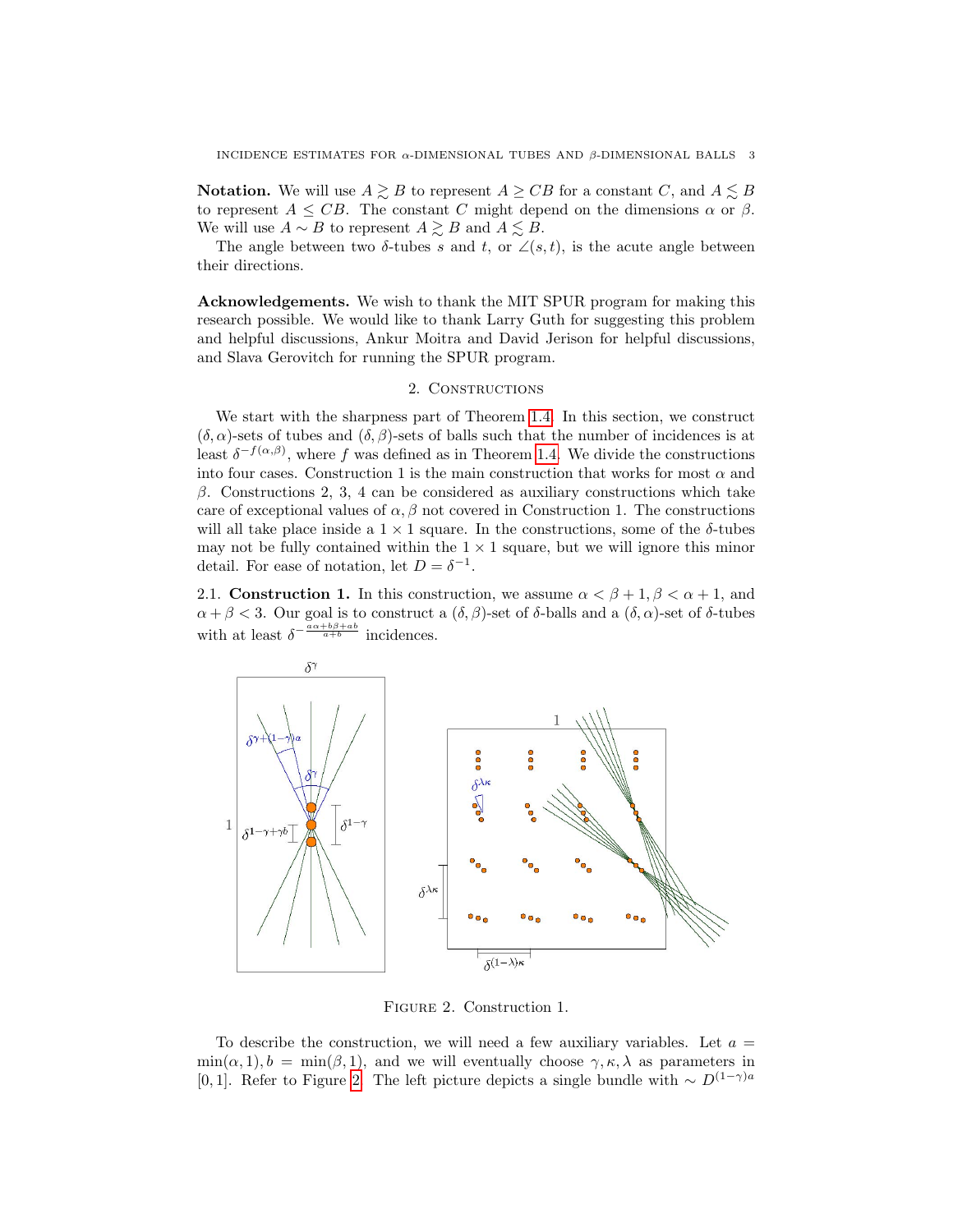δ-tubes and  $\sim D^{\gamma b}$  δ-balls. The δ-tubes are rotates of a single central δ-tube t, and the angle spacing between δ-tubes is  $\sim \delta^{\gamma+(1-\gamma)a}$ , with maximum angle  $\sim \delta^{\gamma}$ . The δ-balls are contained in a  $\delta \times \delta^{1-\gamma}$  rectangle with the same center and direction as the central δ-tube t, and they are spaced distance  $\sim \delta^{1-\gamma+\gamma b}$  apart.

It might be helpful to observe that the configuration of  $\delta$ -balls is "dual" to the configuration of  $\delta$ -tubes in a bundle, in the sense that the  $\delta$ -balls in a bundle are evenly spaced along the central axis, while the  $\delta$ -tubes are evenly spaced in direction.

We make some geometric observations in the left picture.

- The maximum angle separation between two  $\delta$ -tubes is ~  $\delta^{\gamma}$ . Thus, the entire bundle fits inside a  $\delta^{\gamma} \times 1$  rectangle.
- Let O be the center of the central  $\delta$ -tube t. The maximum distance of a  $\delta$ ball p from O is  $\sim \delta^{1-\gamma}$ . For any δ-tube s in the bundle, we have  $\angle (s,t) \lesssim \delta^{\gamma}$ (where t is the central  $\delta$ -tube). Thus, a trigonometric argument shows that s intersects p. In other words, each  $\delta$ -tube of the bundle contains all of the  $\sim D^{\gamma b}$  δ-balls of the bundle.

In the right picture, there are  $\sim D^{\kappa}$  bundles in the  $\sim 1 \times 1$  square. The bundles are arranged in a  $D^{(1-\lambda)\kappa} \times D^{\lambda\kappa}$  grid, with the horizontal spacing  $\delta^{(1-\lambda)\kappa}$  and the vertical spacing  $\delta^{\lambda\kappa}$ . The bundles in the same row are translates of each other; two adjacent bundles in the same column are  $\frac{1}{100} \delta^{\lambda \kappa}$  rotates of each other.

If  $\mathbb T$  is the set of  $\delta$ -tubes and  $P$  is the set of  $\delta$ -balls in the configuration, then we see that  $|\mathbb{T}| \sim D^{(1-\gamma)a+\kappa}$  and  $|P| \sim D^{\gamma b+\kappa}$ .

Intuitively, we can regard  $\lambda$  as controlling the "aspect ratio" of the bundle configuration. If  $\lambda = 1$ , then all the bundles are rotated copies of each other, arranged vertically; if  $\lambda = 0$ , then all the bundles are translated copies of each other, arranged horizontally. For the right values of  $\lambda$ , we will get a  $(\delta, \alpha)$ -set of  $\delta$ -tubes and a  $(\delta, \beta)$ -set of  $\delta$ -balls.

Now, we choose suitable values for our parameters  $\gamma, \kappa, \lambda$ . We first choose  $\gamma =$  $\frac{a-\alpha+\beta}{a+b}$  and  $\kappa = \alpha - (1-\gamma)a = \frac{a\beta+b\alpha-ab}{a+b}$ . Then, we apply the following Lemma to choose  $\lambda$  and also check that  $\gamma, \kappa \in [0, 1]$ .

### <span id="page-3-0"></span>**Lemma 2.1.** (a) We have  $0 \leq \gamma, \kappa \leq 1$ .

(b) There exists  $0 \leq \lambda \leq 1$  such that  $\mathbb T$  is a  $(\delta, \alpha)$ -set of  $\delta$ -tubes and P is a  $(\delta, \beta)$ -set of  $\delta$ -balls.

The proof is computational, and we defer it to the Appendix. Now with this choice of parameters, we find  $|\mathbb{T}| \sim D^{(1-\gamma)a+\kappa} = D^{\alpha}$  and  $|P| \sim D^{\gamma b+\kappa} = D^{\beta}$ . Finally, since  $|\mathbb{T}| \sim D^{\alpha} \delta$ -tubes, and each δ-tube contains ~  $D^{\gamma b} \delta$ -balls, we get  $I(P, \mathbb{T}) \gtrsim D^{\alpha} D^{\gamma b} = D^{\frac{a\alpha+b\beta+ab}{a+b}}.$ 

The prototypical example is  $\alpha = 1, \beta = 1$ , in which  $\gamma = \kappa = 0.5$ . In this case, the possible values for  $\lambda$  are  $0 \leq \lambda \leq \frac{1}{2}$ . If we choose  $\lambda = 0$ , then we get a series of  $D^{0.5}$  horizontally spaced, parallel bundles, as in Figure [3.](#page-4-0)

2.2. Construction 2. For this construction, we will assume  $\alpha \geq \beta + 1$ . Our goal is to obtain  $\delta^{-(\beta+1)}$  incidences.

Refer to Figure [4.](#page-4-1) In each bundle, there are  $\sim D$  δ-tubes, each separated by angle δ. Thus, we can fit the bundle inside a  $\frac{1}{4} \times 1$  rectangle. We arrange  $\sim D^{\alpha-1}$  bundles as in the right figure, separated by distance  $\sim \delta^{\alpha-1}$ , such that the centers of the bundles lie within a segment of length  $\frac{1}{2}$  centered at the unit square's center. Then,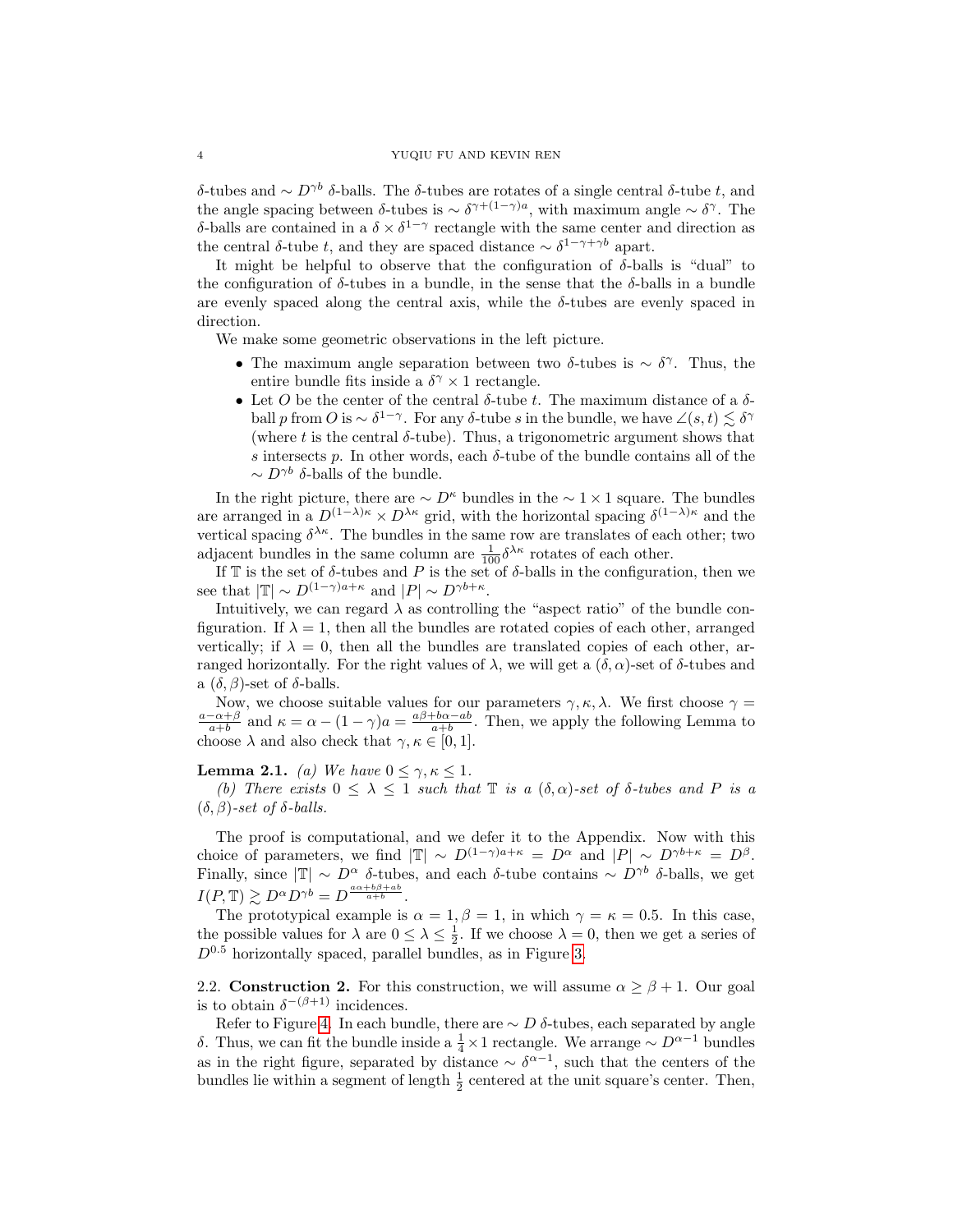

<span id="page-4-0"></span>FIGURE 3. The special case  $\alpha = \beta = 1$ .



<span id="page-4-1"></span>Figure 4. Construction 2.

we place  $D^{\beta}$  δ-balls at some of the centers of the bundles, such that the δ-balls are δ<sup>β</sup>-separated. Thus, there are  $D^{\alpha}$  δ-tubes and  $D^{\beta}$  δ-balls in the configuration.

Let  $\mathbb T$  be the set of  $\delta$ -tubes and P be the set of  $\delta$ -balls. We will show that  $\mathbb T$  is a  $(\delta, \alpha)$ -set of tubes and P is a  $(\delta, \beta)$ -set of balls.

Fix  $w \in [\delta, 1]$  and a  $w \times 2$  rectangle  $R_w$ ; we will count how many  $\delta$ -tubes in T are in  $R_w$ . There are two main contributions.

- $R_w$  can intersect  $\lesssim \lceil \frac{w}{\delta^{\alpha-1}} \rceil$  bundles of  $|\mathbb{T}|$ .
- For each bundle,  $R_w$  can contain  $\leq \frac{w}{\delta}$   $\delta$ -tubes.

Thus,  $R_w$  contains at most n  $\delta$ -tubes in T, where

$$
n\lesssim \left(\frac{w}{\delta^{\alpha-1}}+1\right)\cdot\frac{w}{\delta}\leq \left(\frac{w}{\delta}\right)^{\alpha}+\left(\frac{w}{\delta}\right)^{\alpha}=2\cdot\left(\frac{w}{\delta}\right)^{\alpha}.
$$

The  $\delta$ -tubes in T are essentially distinct because non-parallel  $\delta$ -tubes are  $\delta$ -angle separated and parallel-tubes are  $\delta$ -distance separated. Thus, T is a  $(\delta, \alpha)$ -set of tubes.

Now, we verify that P is a  $(\delta, \beta)$ -set of balls. Fix  $w \in [\delta, 1]$  and a ball  $B_w$ of radius w; we will count how many  $\delta$ -balls in P are in  $B_w$ . Note that  $B_w$  can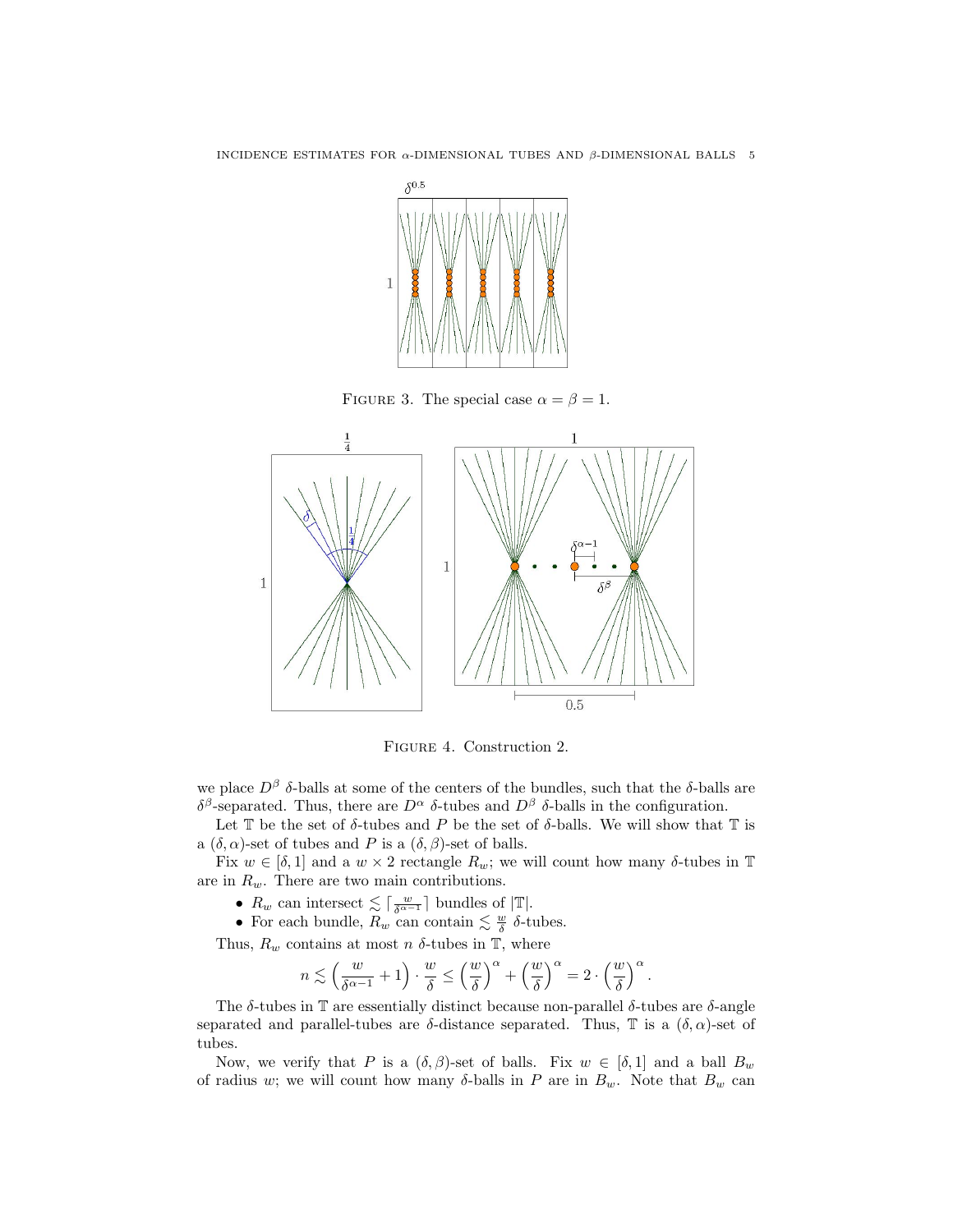intersect at most *n*  $\delta$ -balls, where (using  $\beta \leq \alpha - 1 \leq 1$ ):

$$
n \lesssim \lceil \frac{w}{\delta^{\beta}} \rceil \leq \frac{w}{\delta^{\beta}} + 1 \leq 2 \left( \frac{w}{\delta} \right)^{\beta}.
$$

The  $\delta$ -balls in P are essentially distinct, so P is a  $(\delta, \beta)$ -set. Finally, each  $\delta$ -ball in P lies in ~ D  $\delta$ -tubes of T, so  $I(P, T) \sim D^{\beta} \cdot D = D^{\beta+1}$ .

2.3. Construction 3. For this construction, we will assume  $\beta \ge \alpha + 1$ . Our goal is to obtain  $\delta^{-(\alpha+1)}$  incidences.



<span id="page-5-0"></span>Figure 5. Construction 3.

Refer to Figure [5.](#page-5-0) There are  $D^{\beta-1}$  columns of D  $\delta$ -balls each. On  $D^{\alpha}$  of the columns, there is a  $\delta$ -tube. The  $\delta$ -tube-containing columns are separated by distance  $\delta^{\alpha}$ . Thus, there are  $D^{\beta}$  δ-balls and  $D^{\alpha}$  δ-tubes. Note that Construction 3 is "dual" to Construction 2, in the sense that a bundle of direction-separated δ-tubes is replaced by a bundle of evenly-spaced δ-balls.

The δ-tubes are a  $(\delta, \alpha)$ -set of tubes and the δ-balls are a  $(\delta, \beta)$ -set of balls by a similar argument to Construction 2. Finally, each δ-tube contains D δ-balls, so  $I(P, \mathbb{T}) = D^{\alpha} \cdot D = D^{\alpha+1}.$ 

2.4. Construction 4. For this construction, we will assume  $\alpha + \beta \geq 3$ . Our goal is to obtain  $\delta^{-(\alpha+\beta-1)}$  incidences.

Refer to Figure [6.](#page-6-0) The bundles of  $\delta$ -tubes are the same as Construction 2. We then arrange  $\sim D^{\beta}$  δ-balls in a  $D^{\beta/2} \times D^{\beta/2}$  grid, such that adjacent δ-balls are separated by distance  $\sim \delta^{\beta/2}$ . We confine the δ-balls to a  $\frac{1}{2} \times \frac{1}{2}$  square S concentric with the large  $1 \times 1$  square. Let T be the set of  $\delta$ -tubes and  $\tilde{P}$  be the set of  $\delta$ -balls in this configuration.

From Construction 2,  $\mathbb T$  is a  $(\delta, \alpha)$ -set of tubes. We now show that P is a  $(\delta, \beta)$ -set of balls.

Fix  $w \in [\delta, 1]$  and a ball  $B_w$  of radius w; we will count how many  $\delta$ -balls in P are in  $B_w$ . Note that  $B_w$  can intersect at most n  $\delta$ -balls in P, where

$$
n \lesssim \left(\lceil \frac{w}{\delta^{\beta/2}}\rceil\right)^2 \le \left(\frac{w}{\delta^{\beta/2}}+1\right)^2 \le 2\left(\frac{w^2}{\delta^{\beta}}+1\right) \le 4\left(\frac{w}{\delta}\right)^{\beta}.
$$

Also, the  $\delta$ -balls in P are essentially distinct, so P is a  $(\delta, \beta)$ -set of balls.

Finally, we will count the number of incidences. For a bundle centered at some point  $O \in \mathcal{S}$ , the  $\delta$ -tubes in the bundle cover a double cone with apex O and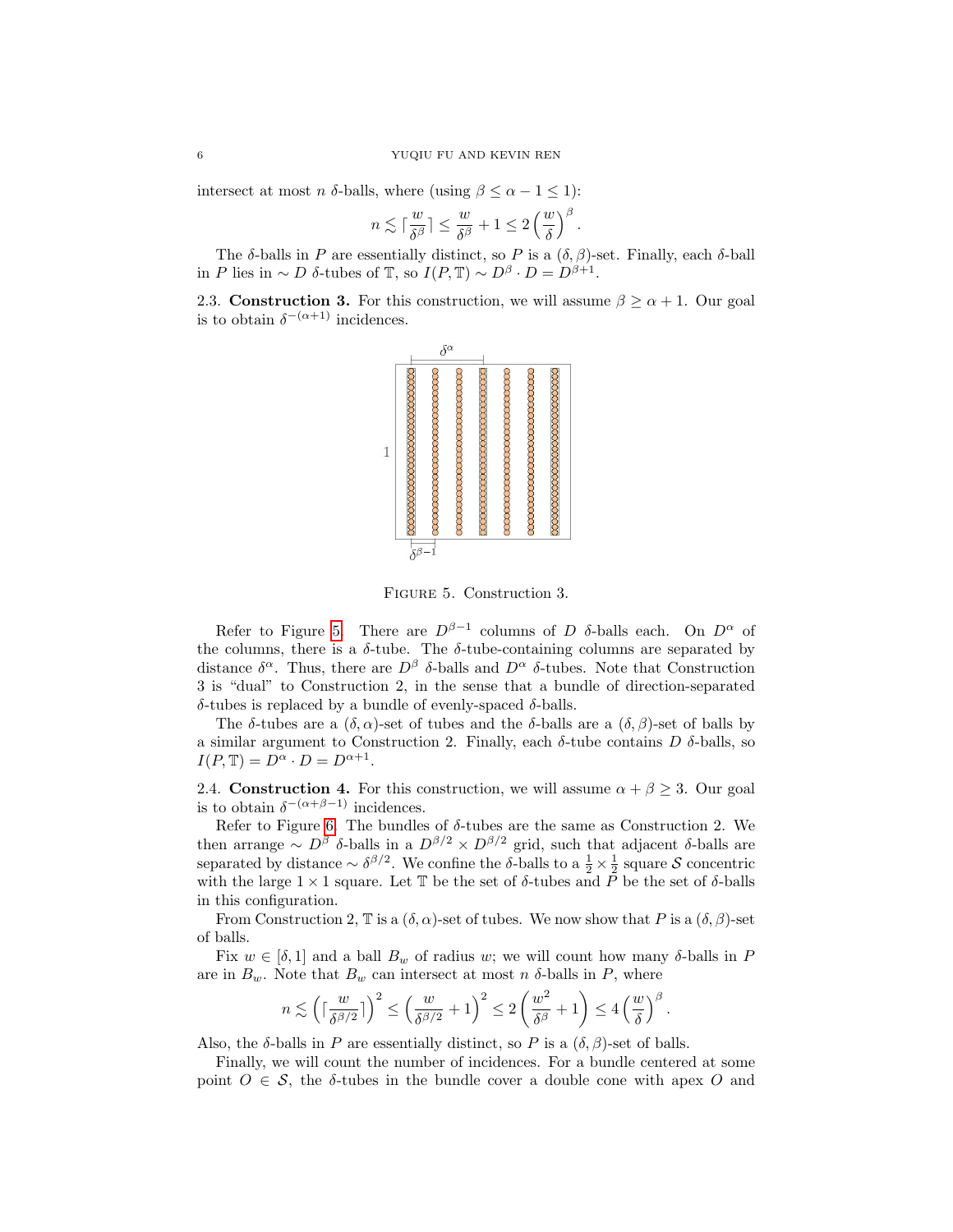

<span id="page-6-0"></span>Figure 6. Construction 4.

angle  $\frac{1}{4}$ . This double cone intersects square S in a polygonal region with positive area, so it contains a positive fraction of the balls in P. Hence, the number of incidences between a given bundle and P is  $\geq D^{\beta}$ . There are  $D^{\alpha-1}$  bundles in T, so  $I(P, \mathbb{T}) \gtrsim D^{\beta} D^{\alpha - 1} = D^{\alpha + \beta - 1}$ .

### 3. Combinatorial upper bound

We will first prove the upper bound for  $\alpha \leq 1$  or  $\beta \leq 1$ . We will further casework on whether  $\alpha \leq \beta$  or  $\alpha \geq \beta$ , which we call the balls-dominated and tubes-dominated case, respectively.

Notation. For a δ-tube t and δ-ball p, we use  $p \sim t$  to denote  $p \cap t \neq \emptyset$ .

3.1. Geometric Observations. We will need a few basic geometric observations involving intersection patterns of  $\delta$ -tubes. Specifically, we show that if two  $\delta$ -tubes intersect in a large angle, then their intersection is small.

<span id="page-6-1"></span>Lemma 3.1. Let  $\delta \leq w \leq \frac{\pi}{2}$ .

- (a) The intersection of two  $\delta$ -tubes separated by angle w is contained in a rhombus with side length  $\sim \frac{\delta}{w}$  and angle w.
- (b) Let t be a  $\delta$ -tube. The set of all  $\delta$ -tubes s such that  $s \cap t \neq \emptyset$  and  $\angle (s, t) \leq w$ is contained in a δ-tube with dimensions  $\sim w \times 3$ .
- (c) Let  $\mathbb T$  be a  $(\delta, \alpha)$ -set of tubes, and let  $t \in \mathbb T$ . The number of  $\delta$ -tubes  $s \in \mathbb T$ such that  $s \cap t \neq \emptyset$  and  $\angle(s,t) \leq w$  is  $\lesssim \left(\frac{w}{\delta}\right)^{\alpha}$ .
- (d) Let p and q be two  $\delta$ -balls whose centers are distance w apart, and let  $\mathbb T$  be  $a(\delta, \alpha)$ -set of tubes. If s and t are any two  $\delta$ -tubes that intersect both p and q, then  $\angle(s,t) \leq \frac{\delta}{w}$ . The number of  $\delta$ -tubes in  $\mathbb T$  that intersect both p and  $q$  is  $\lesssim \left(\frac{1}{w}\right)^{\min(\alpha,1)}.$

The proof of (a) relies on basic trigonometry and the approximation  $\sin \alpha \sim \alpha$ , which holds if  $0 < \alpha \leq \frac{\pi}{2}$ . Part (b) follows from trigonometry.

For part (c), we invoke part (b) and cover the  $\sim w \times 3$  tube with two  $\sim w \times 2$ tubes, spaced 1 apart. Each δ-tube must be contained in one of the  $\sim w \times 1$  δ-tubes. Now use dimension.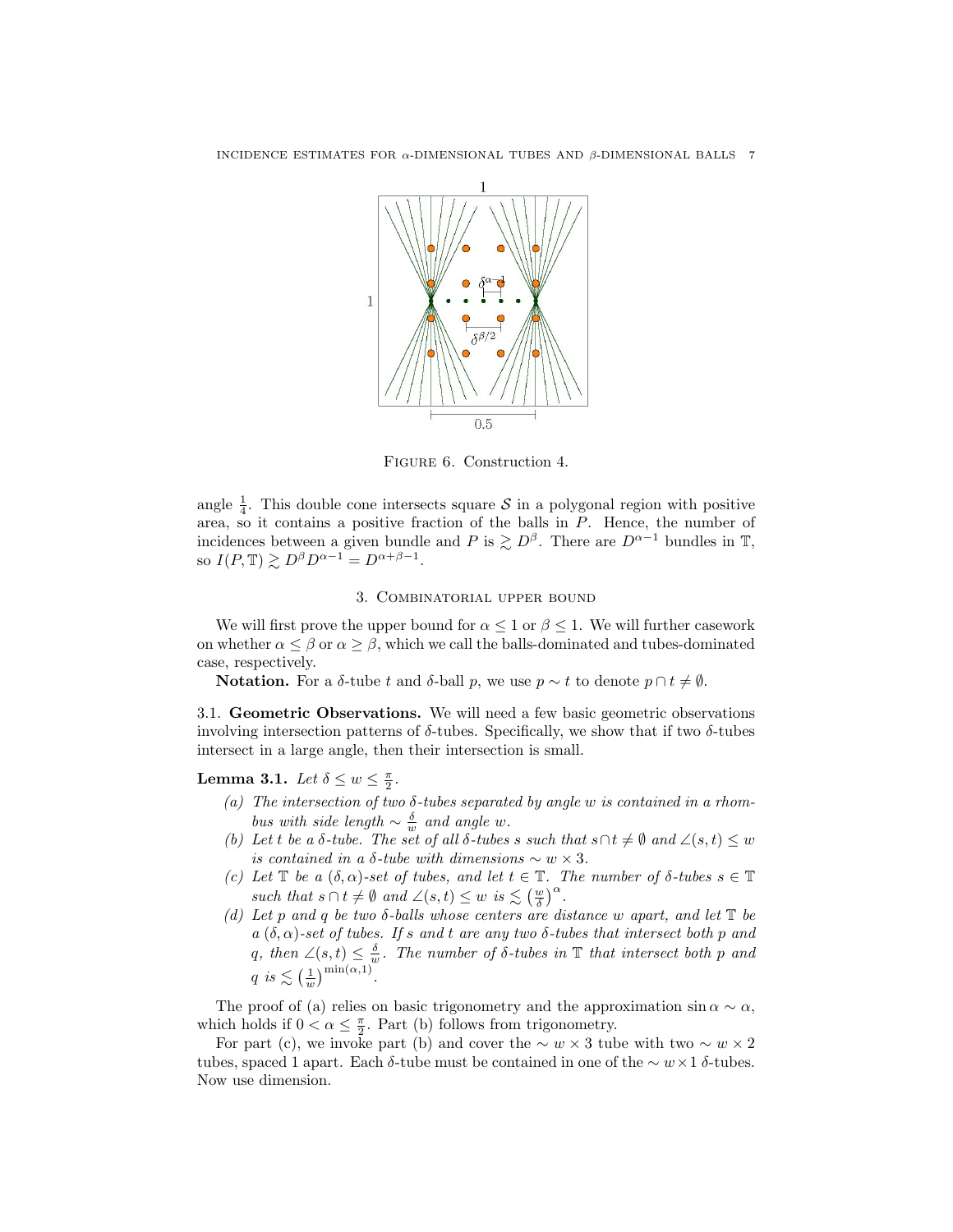The first claim of part (d) follows from part (a). The second claim follows from part (c) if  $\alpha \leq 1$ .

Suppose  $\alpha > 1$ , and let A be the set of  $\delta$ -tubes in T that intersect both p and q. Then the set of directions of the  $\delta$ -tubes in A is contained inside an arc of length  $\sim \frac{\delta}{w}$ . We can split this arc into  $\sim \frac{1}{w}$  sub-arcs of length δ. Within each δ-arc, we can fit  $\lesssim 1$  essentially distinct  $\delta$ -tubes that intersect p. Thus, A can contain  $\lesssim \frac{1}{w}$ essentially distinct  $\delta$ -tubes.

3.2. Balls dominated case. We will first assume  $\beta \ge \alpha$  and  $1 \ge \alpha$ . This case is resolved by the following theorem:

<span id="page-7-0"></span>**Theorem 3.2.** Let P be a  $(\delta, \beta)$ -set of balls and  $\mathbb{T}$  be a  $(\delta, \alpha)$ -set of tubes. Let  $D = \delta^{-1}$ . Let  $b = \min(\beta, 1)$ , and assume  $b \geq \alpha$ . Then for any  $\varepsilon > 0$ , there exists  $C_{\varepsilon}$  such that

$$
I(P,\mathbb{T})^{\alpha+b} \le C_{\varepsilon} D^{\alpha b(1+\varepsilon)} |P|^b |\mathbb{T}|^{\alpha}.
$$

If  $\alpha = 0$  then the result is trivial, so we assume  $\alpha > 0$ . Recall that  $I(P, T)$  is the number of pairs  $(t, p) \in \mathbb{T} \times P$  such that  $p \sim t$  (i.e.  $p \cap t \neq \emptyset$ ). Let  $d(p)$  be the number of  $\delta$ -tubes containing p. Define

$$
J(P, \mathbb{T}) = \sum_{p \in P} d(p)^{(b+\alpha)/\alpha}.
$$

We first relate  $J$  to  $I$ . By Hölder's inequality, we have

$$
J^{\alpha} \ge \frac{1}{|P|^b} \left( \sum_{p \in P} d(p) \right)^{b+\alpha} = \frac{I(P, \mathbb{T})^{b+\alpha}}{|P|^b}.
$$

Next, we estimate  $J(P, \mathbb{T})$ . For a given  $\delta$ -tube  $t \in \mathbb{T}$ , let

$$
j(t) = \sum_{p \sim t} d(p)^{b/\alpha}
$$

.

.

Clearly, we have

$$
J(P, \mathbb{T}) = \sum_{t \in \mathbb{T}} j(t).
$$

Now we will show  $j(t) \leq D^{b(1+\varepsilon)}$  for any  $t \in \mathbb{T}$ . Let  $T(\delta) = \{s \in \mathbb{T} \mid s \cap t \neq 0\}$  $\emptyset, \angle(s,t) \leq 2\delta$  and for  $w \geq 2\delta$ ,

$$
T(w)=\{s\in\mathbb{T}\mid s\cap t\neq\emptyset, w\leq\angle(s,t)\leq 2w\}.
$$

From the Intersection Lemma [3.1,](#page-6-1)  $|T(w)| \lesssim (\frac{w}{\delta})^{\alpha}$ . For a  $\delta$ -ball p, let  $N(p)$  be the  $\delta$ -tubes containing p. We now employ a double counting argument.

Lemma 3.3 (Double Counting).

$$
\sum_{p \sim t} |N(p) \cap T(w)| \lesssim |T(w)| \cdot \frac{1}{w^b}
$$

*Proof.* The left-hand side counts the number of pairs  $(p, s)$  with  $p \sim t$ ,  $s \in T(w)$ such that  $p \sim s$ . For each  $s \in T(w)$ ,  $s \cap t$  is contained in a  $\delta \times \frac{\delta}{w}$  rectangle  $R_w$ . If  $\alpha \geq 1$ ,  $R_w$  intersects  $\leq \frac{1}{w}$  essentially distinct  $\delta$ -balls. If  $\alpha < 1$ , then  $R_w$  is contained in a ball of radius  $\frac{\delta}{w}$ , so a dimension argument shows  $s \cap t$  intersects  $\lesssim \left(\frac{1}{w}\right)^b$  many  $\delta$ -balls.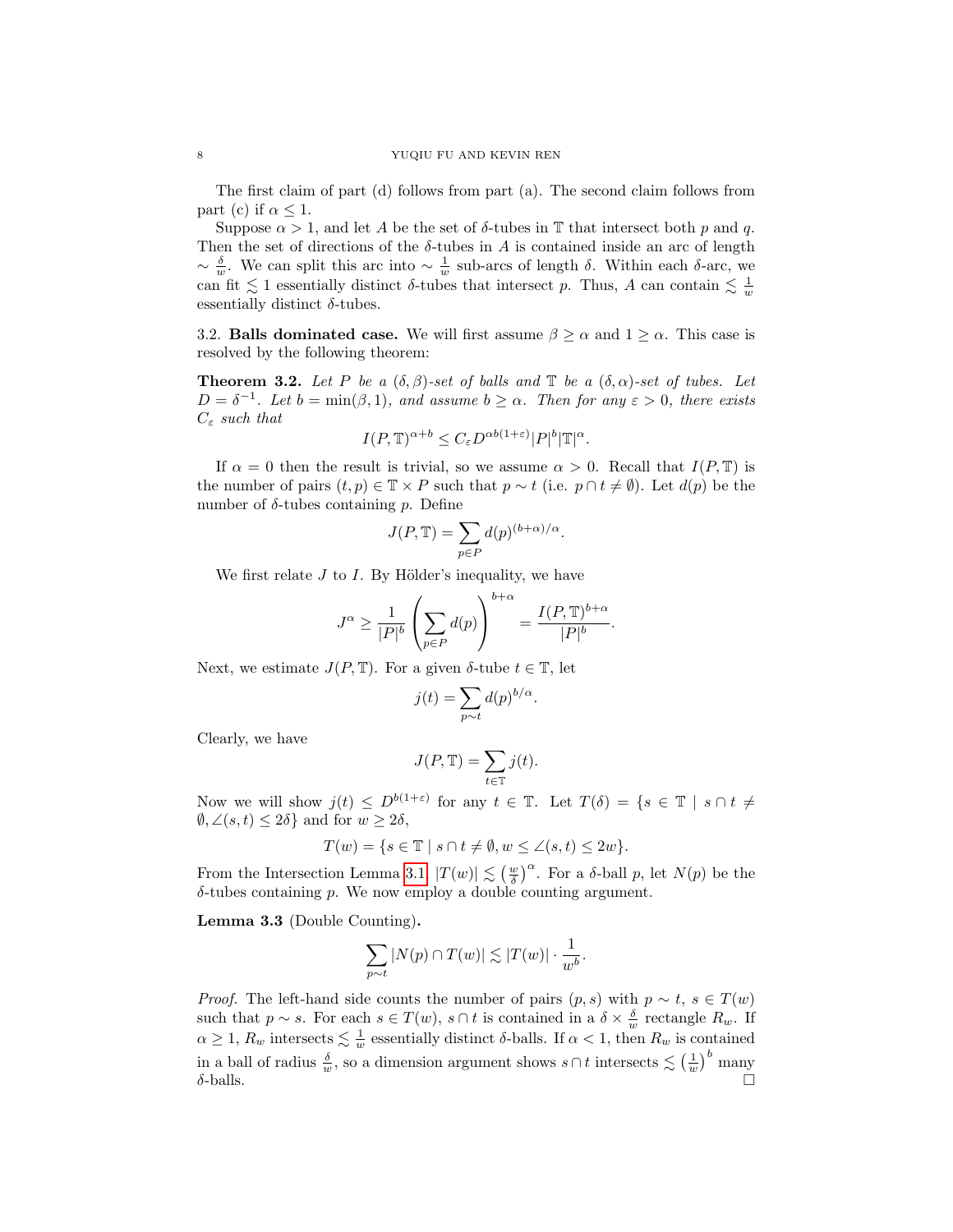Now let  $\mathcal{K} = \{\delta, 2\delta, 4\delta, \dots, 1\}, C_1 = |\mathcal{K}|^{b/\alpha - 1}$ , and  $C = C_1 |\mathcal{K}|$ . Since  $|\mathcal{K}| = \log D$ , we have  $C \leq D^{\varepsilon/\alpha}$ . Recall that  $b \geq \alpha$ . By Holder's inequality, we have:

$$
j(t) = \sum_{p \sim t} \left( \sum_{w \in K} |N(p) \cap T(w)| \right)^{b/\alpha}
$$
  
\n
$$
\leq \sum_{p \sim t} C_1 \sum_{w \in K} |N(p) \cap T(w)|^{b/\alpha}
$$
  
\n
$$
\leq C_1 \sum_{w \in K} \sum_{p \sim t} |N(p) \cap T(w)| \cdot |T(w)|^{b/\alpha - 1}
$$
  
\n
$$
\leq C_1 \sum_{w \in K} |T(w)|^{b/\alpha} \cdot \frac{1}{w^b}
$$
  
\n
$$
\leq C \cdot D^b \leq D^{b + \varepsilon/\alpha}.
$$

As a result,

$$
I(P,\mathbb{T})^{b+\alpha}\leq |P|^bJ^\alpha\lesssim |P|^b\left(\sum_{t\in\mathbb{T}}D^{b+\varepsilon/\alpha}\right)^\alpha=|P|^b|\mathbb{T}|^\alpha D^{b\alpha+\varepsilon}.
$$

This is the desired result.

3.3. **Tubes-dominated case.** Now, we will assume  $\alpha \geq \beta$  and  $1 \geq \beta$ . This case is exactly dual to the balls-dominated case, if we interchange δ-balls and δ-tubes. We provide explicit details in the following theorem:

<span id="page-8-0"></span>**Theorem 3.4.** Let P be a  $(\delta, \beta)$ -set of balls and  $\mathbb{T}$  be a  $(\delta, \alpha)$ -set of tubes. Let  $D = \delta^{-1}$ . Let  $a = \min(\alpha, 1)$  and assume  $a \geq \beta$ . Then for any  $\varepsilon > 0$ , there exists  $C_\varepsilon$  such that

$$
I(P,\mathbb{T})^{a+\beta} \leq C_{\varepsilon} D^{a\beta(1+\varepsilon)} |P|^{\beta} |\mathbb{T}|^{a}.
$$

If  $\beta = 0$  then the result is trivial, so we assume  $\beta > 0$ . Recall that  $I(P, \mathbb{T})$  is the number of pairs  $(t, p) \in \mathbb{T} \times P$  such that  $p \sim t$  (i.e.  $p \cap t \neq \emptyset$ ). Let  $d(t)$  be the number of δ-balls inside t. Define

$$
J(P, \mathbb{T}) = \sum_{t \in \mathbb{T}} d(t)^{(a+\beta)/\beta}.
$$

We first relate  $J$  to  $I$ . By Hölder's inequality, we have

$$
J^{\beta} \ge \frac{1}{|\mathbb{T}|^a} \left( \sum_{t \in \mathbb{T}} d(t) \right)^{a+\beta} = \frac{I(P, \mathbb{T})^{a+\beta}}{|\mathbb{T}|^a}
$$

.

Next, we estimate  $J(P, \mathbb{T})$ . For a given  $\delta$ -ball  $p \in P$ , let

$$
j(p) = \sum_{t \sim p} d(t)^{a/\beta}.
$$

Clearly, we have

$$
J(P, \mathbb{T}) = \sum_{p \in P} j(p).
$$

Now we will show  $j(p) \leq D^{a(1+\varepsilon)}$  for any  $t \in \mathbb{T}$ . If  $d(p, q)$  is the distance between the centers of  $p$  and  $q$ , let

$$
P(w) = \{ q \in P \mid w \le d(p, q) \le 2w \}.
$$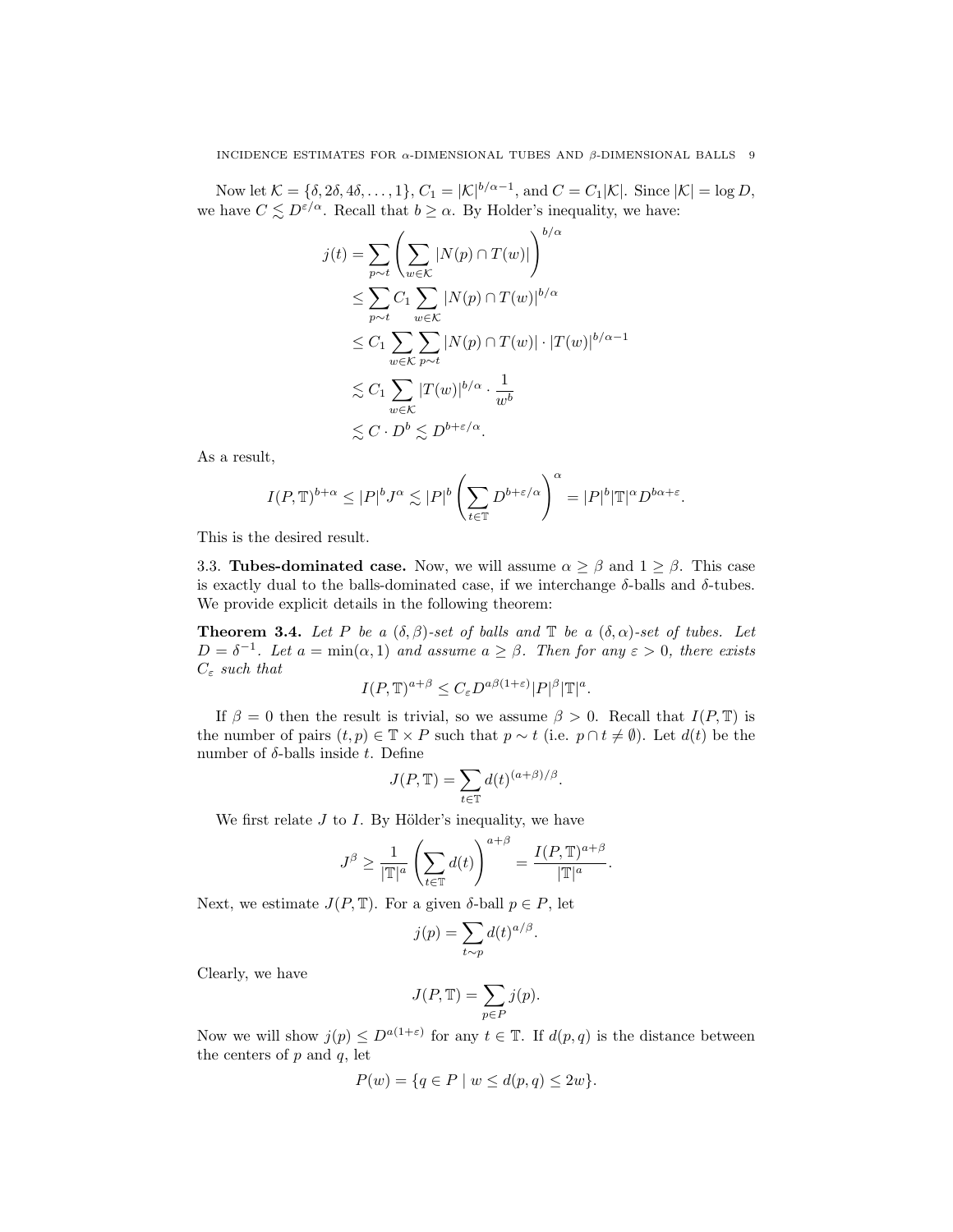By dimension, we have  $|P(w)| \lesssim \left(\frac{w}{\delta}\right)^{\beta}$ . For a  $\delta$ -tube t, let  $N(t)$  be the  $\delta$ -balls contained in t. Similar to the balls-dominated case, we use another double counting argument.

Lemma 3.5 (Double Counting).

$$
\sum_{t \sim p} |N(t) \cap P(w)| \lesssim |P(w)| \cdot \frac{1}{w^a}.
$$

*Proof.* The left-hand side counts the number of pairs  $(t, q)$  with  $t \sim p, q \in P(w)$ such that  $t \sim q$ . For each  $q \in P(w)$ , p and q are contained in at most  $\frac{1}{w^a}$  many δ-tubes (Intersection Lemma [3.1,](#page-6-1) part (d)).

Now let  $\mathcal{K} = \{\delta, 2\delta, 4\delta, \ldots, 1\}, C_1 = |\mathcal{K}|^{a/\beta - 1}$ , and  $C = C_1 |\mathcal{K}|$ . Since  $|\mathcal{K}| = \log D$ , we have  $C \leq D^{\varepsilon/\beta}$ . Recall that  $a \geq \beta$ . By Holder's inequality, we have:

$$
j(t) = \sum_{t \sim p} \left( \sum_{w \in K} |N(t) \cap P(w)| \right)^{a/\beta}
$$
  
\n
$$
\leq \sum_{t \sim p} C_1 \sum_{w \in K} |N(t) \cap P(w)|^{a/\beta}
$$
  
\n
$$
\leq C_1 \sum_{w \in K} \sum_{t \sim p} |N(t) \cap P(w)| \cdot |P(w)|^{a/\beta - 1}
$$
  
\n
$$
\lesssim C_1 \sum_{w \in K} |P(w)|^{a/\beta} \cdot \frac{1}{w^a}
$$
  
\n
$$
\lesssim C \cdot D^a \lesssim D^{a + \varepsilon/\beta}.
$$

As a result,

$$
I(P,\mathbb{T})^{a+\beta} \leq |\mathbb{T}|^a J^{\beta} \lesssim |\mathbb{T}|^a \left(\sum_{p \in P} D^{a+\varepsilon/\beta}\right)^{\beta} = |\mathbb{T}|^a |P|^{\beta} D^{a\beta+\varepsilon}.
$$

This is the desired result.

# 4. Fourier analytic upper bound

We will now prove the upper bound for  $\alpha \geq 1$  and  $\beta \geq 1$ . First, we observe a reduction. Define  $I'(P, \mathbb{T})$  to be number of pairs  $(p, t)$  with  $p \in P, t \in \mathbb{T}$ , and  $|p \cap t| \geq \frac{|p|}{2}$ . Note that  $I'(P, \mathbb{T}) \leq I(P, \mathbb{T})$ , but  $I'$  can be much less than  $I$ , e.g.  $I' = 0$  while I is large. However, a standard rescaling argument shows that an upper bound for  $I'$  translates into an upper bound for  $I$ , possibly with a worse implied constant.

4.1. A Fourier Analytic result. We will need a variant of Proposition 2.1 from [\[GSW19\]](#page-17-1). First, we state the original version for  $n = 2$ .

<span id="page-9-0"></span>**Proposition 4.1** ([\[GSW19\]](#page-17-1)). Fix a small  $\varepsilon > 0$ . There exists a constant  $C_{\varepsilon}$  with the following property: Suppose that P is a set of unit balls in  $[0, D]^2$  and T is a set of essentially distinct tubes of length D and radius 1 in  $[0, D]^2$ . Suppose that each ball of P lies in about E tubes of  $\mathbb{T}$ . Let  $S = D^{\epsilon/20}$ . Then either:

Thin case.  $|P| \leq S^2 E^{-2} |\mathbb{T}| D$ , or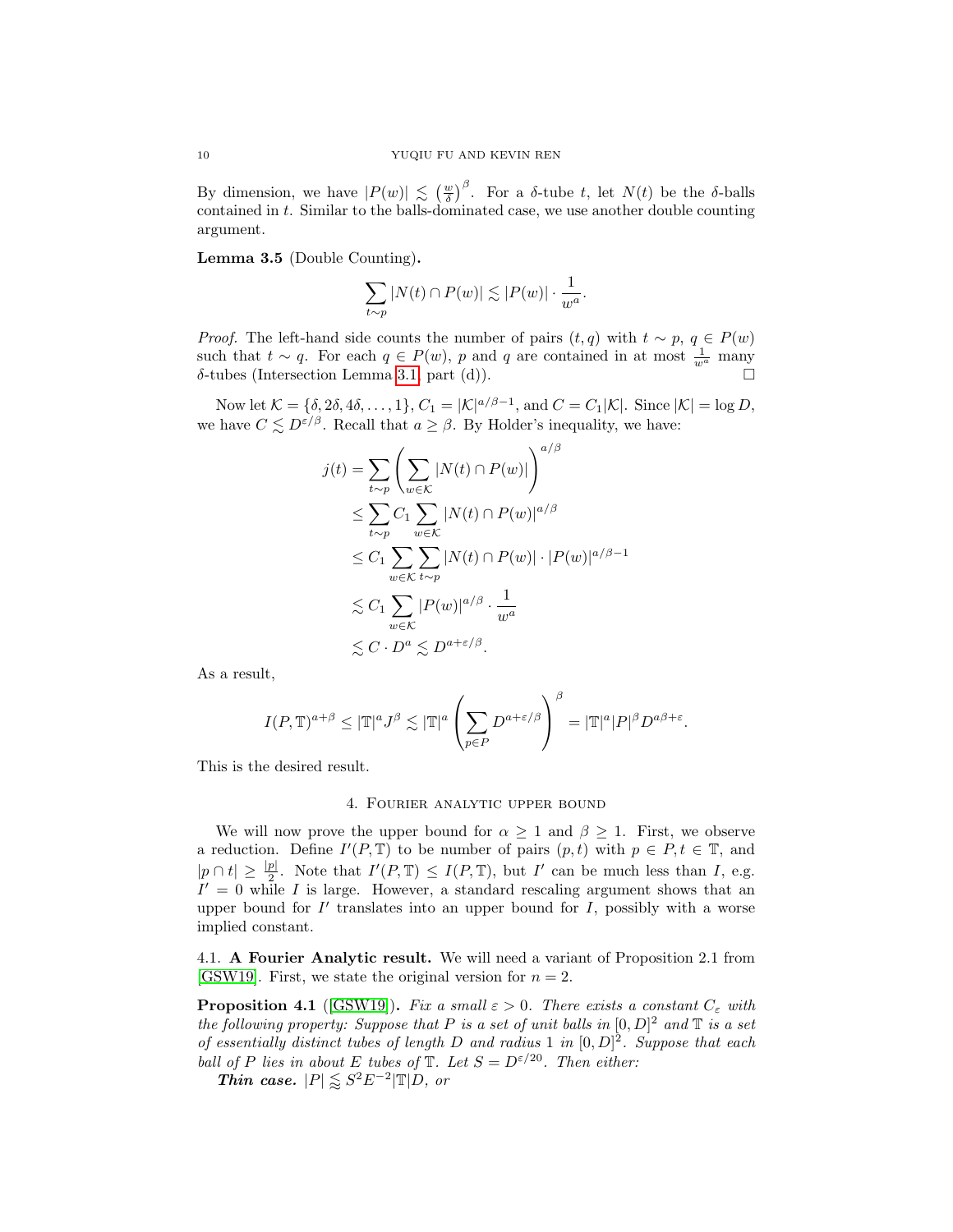**Thick case.** There is a set of finitely overlapping  $2S$ -balls  $Q_j$  (heavy balls) such that:

(1)  $\bigcup_j Q_j$  contains a fraction  $\gtrsim 1$  of the balls of P;

(2) Each  $Q_j$  intersects  $\geq S E$  tubes of  $\mathbb{T}$ .

Here,  $\leq$  means  $\leq C_{\varepsilon} D^{20\varepsilon^3}$ .

From this, we deduce the following corollary:

<span id="page-10-3"></span>**Corollary 4.2.** Fix a small  $\varepsilon > 0$ . There exists a constant  $C_{\varepsilon}$  with the following property: Suppose that P is a set of unit balls in  $[0, D]^2$  and T is a set of essentially distinct  $1 \times D$  rectangles in  $[0, D]^2$ . Let  $S = 4D^{\epsilon/20}$ , and for  $q \in P$ , define  $B_S(q)$  to be the ball of radius S concentric with q, and  $W_S(q) = #{T \in \mathbb{T} | T \cap B_S(q) \neq \emptyset}.$ Then

<span id="page-10-4"></span>(1) 
$$
I'(P, \mathbb{T}) \lessapprox S \cdot D^{1/2} |P|^{1/2} |\mathbb{T}|^{1/2} + S^{-1} \sum_{q \in P} W_S(q).
$$

Here,  $\leq$  means  $\leq C_{\varepsilon} D^{21\varepsilon^3}$ .

*Proof.* Let  $P(E)$  be the subset of balls of P that lie in  $\sim E$  tubes of T. By dyadic pigeonholing, there exists  $E$  such that

<span id="page-10-0"></span>(2) 
$$
I(P, \mathbb{T}) \lesssim \log D \cdot I'(P(E), \mathbb{T}) \lesssim D^{\varepsilon^3} I'(P(E), \mathbb{T})
$$

Let  $P' = P(E)$ , and apply Proposition [4.1,](#page-9-0) using  $\frac{S}{4}$  for S. If we are in the thin case, then we immediately get

<span id="page-10-1"></span>(3) 
$$
I'(P', \mathbb{T}) \lesssim E|P'| \leq C_{\varepsilon} D^{20\varepsilon^3} \cdot \frac{S}{4} \cdot D^{1/2} |P|^{1/2} |\mathbb{T}|^{1/2}.
$$

If we are in the thick case, then let  $P''$  be the set of balls in  $\bigcup_j Q_j$ . We are given  $|P'| \leq C_{\varepsilon} D^{20\varepsilon^3} |P''|$ . A ball  $q \in P''$  is contained in some  $Q_j$  with radius  $\frac{S}{2}$ , so  $Q_j \subset B_S(q)$ . Thus,  $W_S(q) \gtrsim SE$  for all  $q \in P''$ , which means

<span id="page-10-2"></span>(4) 
$$
I'(P', \mathbb{T}) \lesssim E|P'| \leq C_{\varepsilon} D^{20\varepsilon^3} E|P''| \lesssim C_{\varepsilon} D^{20\varepsilon^3} S^{-1} \sum_{q \in P''} W_S(q).
$$

Combining [\(2\)](#page-10-0), [\(3\)](#page-10-1), and [\(4\)](#page-10-2) give the desired result.

$$
\perp
$$

**Remark.** By rescaling, the bound for  $I'$  still holds if we replace  $P$  by a set of δ-balls and T by a set of δ-tubes in  $[0, 1]^2$ . We also change  $B_S(q)$  to be a Sδ-ball concentric with q.

<span id="page-10-6"></span>4.2. A Partitioning Argument. Proposition [4.2](#page-10-3) hints at an inductive approach to upper bound  $I'$ . If the first term in  $(1)$  dominates, we get our desired upper bound. If the second term dominates, we get a sum of  $W_S(q)$ , which encourages us to thicken the  $\delta$ -balls in P to S $\delta$ -balls. (Here,  $S = 4D^{\epsilon/20}$ .) We would then thicken the  $\delta$ -tubes in T to  $S\delta$ -tubes. We thus change the scale from  $\delta$  to  $S\delta$ , and we can apply induction. The problem with this approach is that by thickening the  $\delta$ -balls and  $\delta$ -tubes, we may violate the essentially distinct and the dimension property, which in the scale  $\delta' = S\delta$  reads for  $\delta$ -balls,

<span id="page-10-5"></span>(5) 
$$
\#\{q \in P \mid q \subset B_w\} < 100 \cdot \left(\frac{w}{S\delta}\right)^{\beta}.
$$

If we just naively thicken all the  $\delta$ -balls, then we can still have up to  $100 \cdot \left(\frac{w}{\delta}\right)^{\beta}$  of the Sδ-balls inside  $B_w$ , which would violate [\(5\)](#page-10-5) by a factor of  $S^{\beta}$ . To resolve this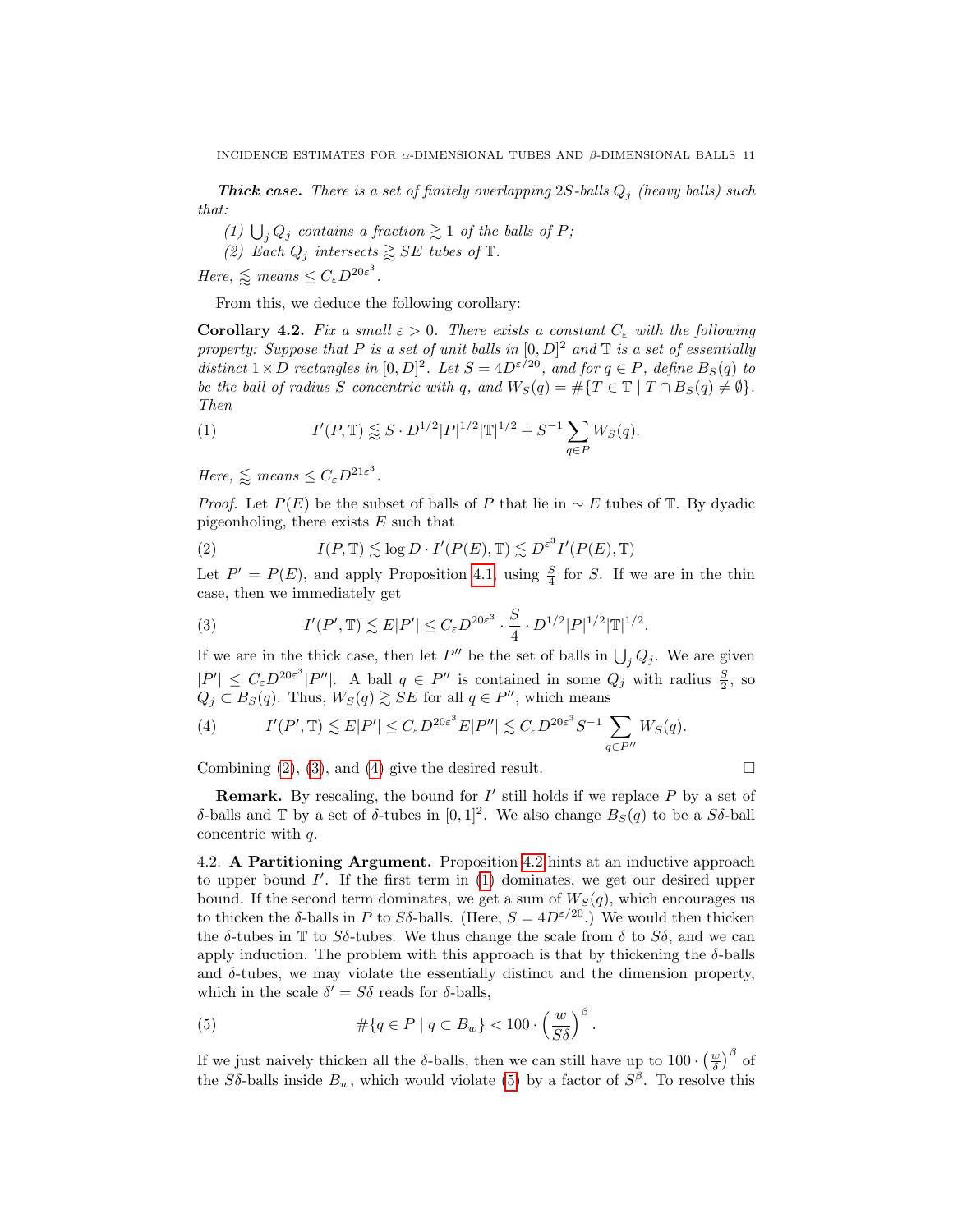issue, we partition the  $S\delta$ -balls into about  $S^{\beta}$  groups, each of which can satisfy [\(5\)](#page-10-5). We do a similar process with  $\delta$ -tubes, and we may now apply induction.

The partitioning argument will work with a modified dimension condition. In-stead of satisfying [\(5\)](#page-10-5) for all w and all balls  $B_w$ , our modified dimension condition only satisfies [\(5\)](#page-10-5) for a certain set of w and  $B_w$ .

Recall that the  $\delta$ -tubes and  $\delta$ -balls are located in a  $1 \times 1$  square,  $[0, 1]^2$ .

**Definition 4.3.** Fix  $\delta \leq w \leq 1$ . The **canonical w-ball tiling** is the covering of the  $1 \times 1$  square by w-balls whose centers are spaced in a w-lattice  $(w\mathbb{Z})^2$ . The **canonical w-tube tiling** is a covering of the  $1 \times 1$  square by  $w \times 2$  tubes, defined as follows. For each direction  $d \in \{e^{i0}, e^{i\frac{w}{2}}, e^{iw}, e^{i\frac{3w}{2}}, \ldots, e^{i\pi}\} \subset S^1$ , let  $L_d$  be the lattice generated by  $\frac{w}{2}\hat{e}_1$  and  $\hat{e}_2$ , where  $\hat{e}_1 = d$  and  $\hat{e}_2$  is a unit normal to d. Place a  $w \times 2$  tube with direction d and centered at each point in  $L_d$ , and keep only those tubes that intersect  $[0, 1]^2$ .

From now on, we will refer to  $w \times 2$  tubes as w-tubes. We observe that for the canonical  $w$ -ball tiling,

- for every  $\delta$ -ball q, at most 50 w-balls of the tiling contain q;
- every  $w$ -ball  $p$  is strongly contained in the union of at most 50  $w$ -balls  $q_1, \ldots, q_{50}$  of the tiling, in the sense that if a  $\delta$ -ball is contained inside p, then it must be contained inside some  $q_i$ ,  $1 \le i \le 50$ .

Likewise for the canonical w-tube tiling (although this is less obvious to see):

- for every  $\delta$ -tube t, at most 50 w-tubes of the tiling contain t;
- every w-tube t is strongly contained in the union of at most 50 w-tubes  $v_1, \ldots, v_{50}$  of the tiling, in the sense that if a  $\delta$ -tube is contained inside t, then it must be contained inside some  $v_i$ ,  $1 \le i \le 50$ .

The constant 50 is not optimal, but the important thing is that it's a constant. For purely technical reasons, we now define a weaker notion of a  $(\delta, \beta)$ -set of balls using the canonical tiling.

**Definition 4.4.** For  $0 \le \beta \le 2$ , call a set of essentially distinct  $\delta$ -balls P a weak  $(\delta, \beta)$ -set of balls if for every  $n \in \mathbb{N}$  with  $w = 2^{-n}$ ,  $\delta \leq w \leq 1$ , every ball  $B_w$  in the canonical w-ball tiling satisfies

$$
\#\{q \in P \mid q \subset B_w\} < 100 \cdot \left(\frac{w}{\delta}\right)^{\beta}.
$$

Likewise, call a set of essentially distinct  $\delta$ -tubes  $\mathbb T$  a weak  $(\delta, \alpha)$ -set of tubes if for every  $n \in \mathbb{N}$  with  $w = 2^{-n}$ ,  $\delta \leq w \leq 1$ , every w-tube  $T_w$  in the canonical w-tube tiling satisfies

$$
\#\{T \in \mathbb{T} \mid T \subset T_w\} < 100 \cdot \left(\frac{w}{\delta}\right)^{\alpha}.
$$

A few remarks are helpful. First, there are  $\sim \log \delta^{-1}$  choices for n to satisfy  $\delta \leq w \leq 1$ . Second, despite its name, a weak  $(\delta, \beta)$ -set of balls is also a (non-weak)  $(\delta, \beta)$ -set of balls with a different constant (say, 5000 instead of 100). We are ready to state our main partitioning results.

<span id="page-11-0"></span>**Proposition 4.5.** Let  $S > 1$ . Given a weak  $(\delta, \beta)$ -set of balls P, form Q by changing all  $\delta$ -balls in P to S $\delta$ -balls with the same center. Then we can partition Q into  $\lesssim S^{\beta} \log \delta^{-1}$  weak  $(S\delta, \beta)$ -sets of balls.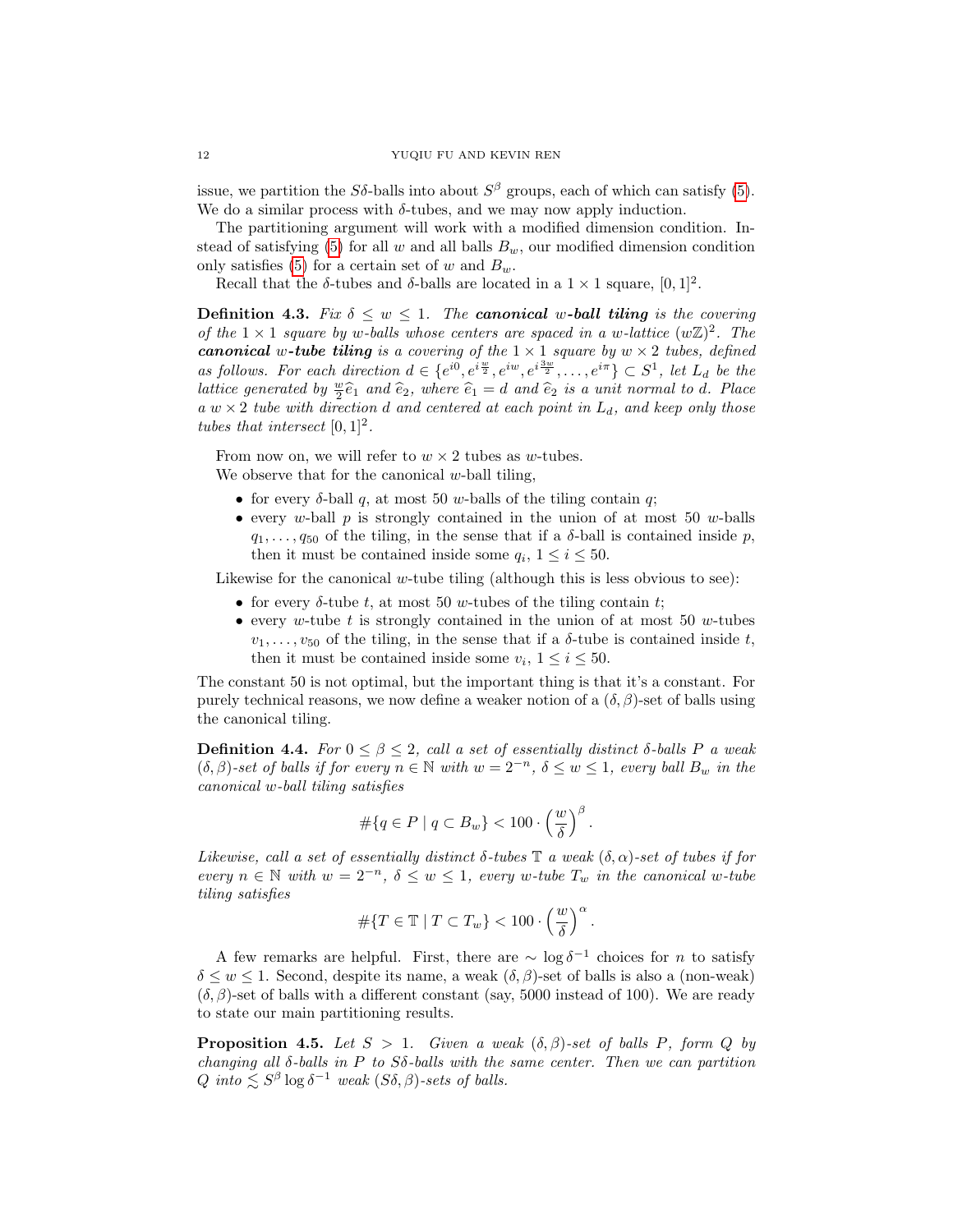<span id="page-12-0"></span>**Proposition 4.6.** Let  $S > 1$ . Given a weak  $(\delta, \alpha)$ -set of tubes  $\mathbb{T}$ , form  $\mathbb{V}$  by changing all  $\delta$ -tubes in  $\mathbb T$  to  $S\delta$ -tubes with the same center and direction. Then we can partition  $\mathbb{V}$  into  $\leq S^{\alpha} \log \delta^{-1}$  weak  $(S\delta, \alpha)$ -sets of tubes.

Proof. We will only prove Proposition [4.5.](#page-11-0) The proof of Proposition [4.6](#page-12-0) is essentially the same, except change all  $\delta$ -balls to  $\delta$ -tubes, and use the properties for the canonical w-tube tiling instead of the canonical w-ball tiling.

Form a graph where the vertices are  $\delta$ -balls in P. We will add edges to represent two  $\delta$ -balls being in different partitions. We form the edge set following these two steps:

**Step A.** For each  $w = 2^{-n}$ ,  $S\delta \leq w \leq 1$ , and for each w-ball  $B_w$  in the canonical w-ball tiling, let A be the set of  $\delta$ -balls in P that lie in  $B_w$ . Divide the  $\delta$ -balls in A into groups of size  $2S^{\beta}$ , with the remaining group of size at most  $2S^{\beta}$ . In each group, draw all edges between members of the group, forming a complete graph. (The way we partition  $A$  is not unique, and we pick one such partition.)

Step B. For each Sδ-ball  $q \in Q$ , let A be the set of δ-balls in P that lie in q. Draw an edge between every  $\delta$ -ball in  $\mathcal{A}$ .

Now we will calculate the maximum degree of the graph. Fix  $p \in P$ . For any w, p will lie in  $\leq 1$  balls  $B_w$  of the canonical w-ball tiling. For each  $B_w$ , p is connected to at most  $\lesssim S^{\beta}$  neighbors. Finally, there are  $\sim \log \delta^{-1}$  choices for n, and thus w, to satisfy  $S\delta \leq w \leq 1$ . Thus, the maximum degree of p in Step A is  $d \lesssim S^{\beta} \log \delta^{-1}$ . For Step B, we get  $\lesssim S^{\beta}$  more edges connected to p, since the  $(S\delta)$ -ball containing p is strongly contained in the union of 50  $(S\delta)$ -balls of the canonical  $S\delta$ -tiling, and each  $(S\delta)$ -ball contains  $\leq S^{\beta}$  of the  $\delta$ -balls. We will now employ the following well-known lemma from graph theory.

**Lemma 4.7.** Any graph with maximum degree n admits a coloring of the vertices with  $n + 1$  colors such that no two adjacent vertices share the same color.

Thus, we may color the graph with  $d+1$  colors. The coloring induces a partition of P into  $d+1$  sets,  $P_1, P_2, \ldots, P_{d+1}$ . For each i, we thicken each  $\delta$ -ball in  $P_i$  to a Sδ-ball, forming  $Q_i$ . Now, we will show each set is a weak  $(S\delta, \beta)$ -set of balls. It suffices to check  $i = 1$ .

First,  $Q_1$  is essentially distinct by Step B. Now consider a ball  $B_w$  of the canonical w-ball tiling. Since P is a weak  $(\delta, \beta)$ -set of balls,  $B_w$  contains at most  $b \lesssim (\frac{w}{\delta})^{\beta}$ δ-balls in P. There are  $\lceil \frac{b}{2S^{\beta}} \rceil \leq \max(1, \frac{b}{S^{\beta}})$  groups, and each group contains at most one member of  $P_1$  by construction. Thus,  $B_w$  contains at most

$$
\max(1, \frac{b}{S^{\beta}}) \le 100 \cdot \left(\frac{w}{S\delta}\right)^{\beta}
$$

elements of  $P_1$ . This bound still holds for  $Q_1$ . Thus,  $Q_1$  is a weak  $(S\delta, \beta)$ -set of balls, as desired.  $\square$ 

4.3. The upper bound for  $I'$ . Using the  $\delta$ -balls and  $\delta$ -tube partitioning results, we can now prove an upper bound on  $I'$  using the inductive argument mentioned at the start of Section [4.2.](#page-10-6)

<span id="page-12-1"></span>**Theorem 4.8.** Fix  $\varepsilon > 0$ , and let  $c^{-1} = \max(\alpha + \beta - 1, 2)$ ,  $D = \delta^{-1}$ . There exists  $a C_{\varepsilon} > 0$  such that the following holds: for any weak  $(\delta, \beta)$ -set of balls P and weak  $(\delta, \alpha)$ -set of tubes  $\mathbb{T}$ , we have the following incidence estimate,

$$
I'(P,\mathbb{T}) \le C_{\varepsilon} D^{c+\varepsilon} |P|^{1-c} |\mathbb{T}|^{1-c}.
$$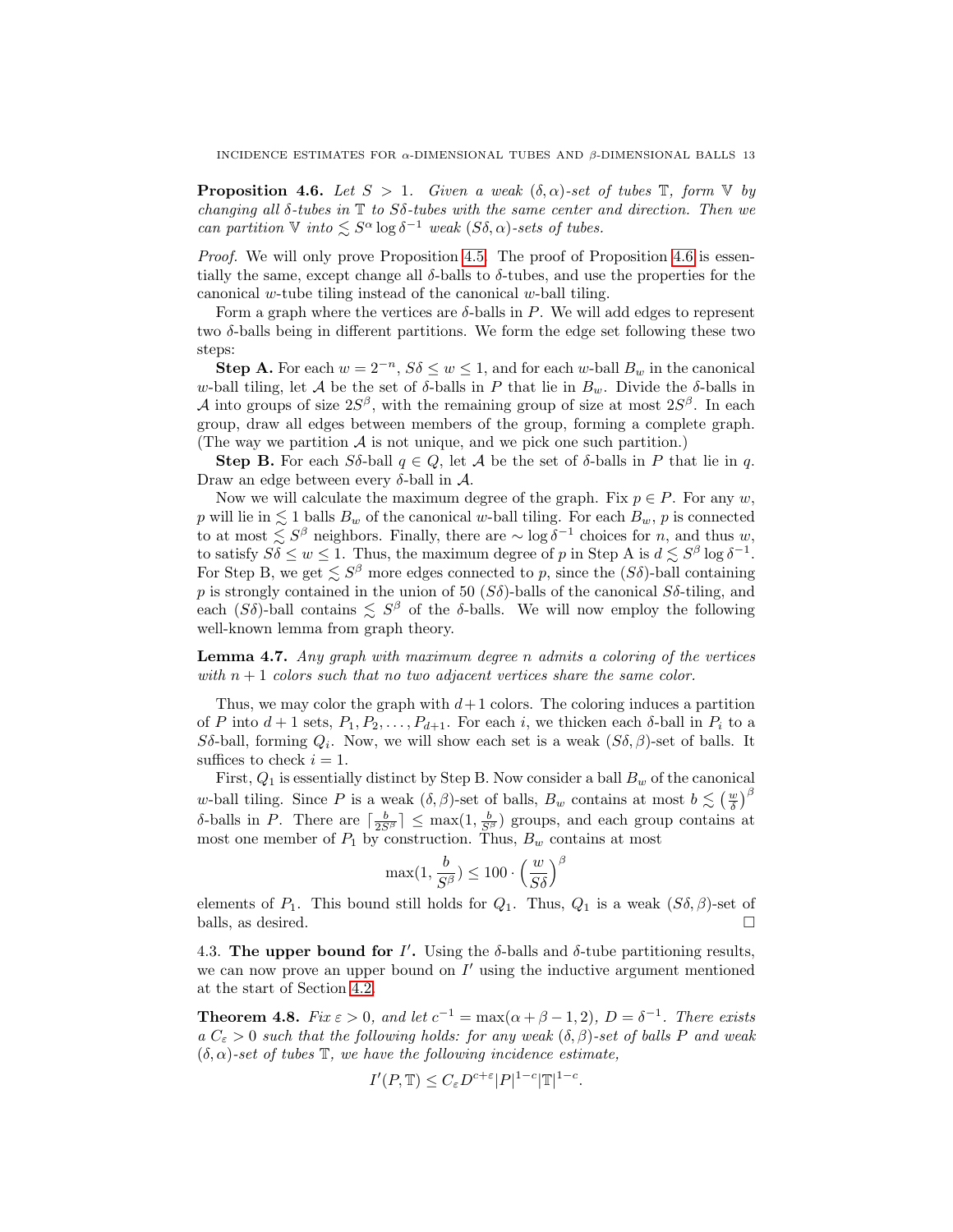**Remark.** If  $\alpha = \beta = 2$ , which corresponds to the case where there are no constraints on the distribution of  $\delta$ -tubes or  $\delta$ -balls in [0, 1]<sup>2</sup>, the result becomes  $I'(P,\mathbb{T}) \leq C_{\varepsilon} D^{1/3+\varepsilon} |P|^{2/3} |\mathbb{T}|^{2/3}$ , which is similar to the Szemeredi-Trotter bound with an additional  $D^{1/3}$  factor.

*Proof.* First, we can assume  $\varepsilon < \frac{1}{40}$ . The proof will be by induction on  $\delta$ . Base case is  $\delta > \delta_0$ , which is true if we choose  $C_{\varepsilon} > C_0$  for a sufficiently large  $C_0(\delta_0)$ . We will choose the exact value of  $\delta_0$  at the end of the proof. For the inductive step, assume the result is true for  $\delta > \delta$ .

We first take care of the case when  $|P||\mathbb{T}|$  is small. If  $|P||\mathbb{T}| \le D$ , then  $I'(P, \mathbb{T}) \le$  $|P||\mathbb{T}| \leq D^{c}|P|^{1-c}|D|^{1-c}.$ 

Thus, we may assume  $|P||\mathbb{T}| \geq D$ . We apply Corollary [4.2](#page-10-3) to obtain, for some constant  $C_1 = C_1(\varepsilon)$ ,

<span id="page-13-0"></span>(6) 
$$
I'(P,\mathbb{T}) \leq C_1 D^{21\varepsilon^3} S \cdot D^{1/2} |P|^{1/2} |\mathbb{T}|^{1/2} + C_1 S^{-1} D^{21\varepsilon^3} \sum_{q \in P} W_S(q).
$$

It suffices to show each term is bounded above by  $\frac{1}{2}C_{\varepsilon}D^{c+\varepsilon}|P|^{1-c}|\mathbb{T}|^{1-c}$ .

This is clear for the first term, since  $c \leq \frac{1}{2}$ ,  $|P||\mathbb{T}| \geq D$ , and  $\varepsilon \geq \frac{\varepsilon}{20} + 21\varepsilon^3$ . We can choose  $C_{\varepsilon} \geq 2C_1$ .

For the second term, we can thicken the  $\delta$ -tubes to  $S\delta$ -tubes and thicken the δ-balls to Sδ-balls. Let the set of tubes V and set of balls Q be the results of this thickening. By Proposition [4.5](#page-11-0) and [4.6,](#page-12-0) we can partition  $\mathbb{V}$  into weak  $(S\delta, \alpha)$ -sets of tubes  $\mathbb{V}_1, \mathbb{V}_2, \ldots, \mathbb{V}_{K_2}$  and P into weak  $(S\delta, \beta)$ -sets of balls  $P_1, P_2, \ldots, P_{K_1}$ , where  $K_1 \leq C_2 S^{\alpha} \log D$  and  $K_2 \leq C_3 S^{\beta} \log D$  for constants  $C_2, C_3 \geq 1$ . Note that by partition property,  $\sum_{i=1}^{K_1} |Q_i| = |P|$  and  $\sum_{i=1}^{K_2} |\mathbb{V}_i| = |\mathbb{T}|$ . Thus, using the inductive hypothesis and Cauchy-Schwarz, we get

$$
\sum_{q \in P} W_S(q) \le I(Q, \mathbb{V}) = \sum_{i=1}^{K_1} \sum_{j=1}^{K_2} I(Q_i, \mathbb{V}_j)
$$
\n
$$
\le \sum_{i=1}^{K_1} \sum_{j=1}^{K_2} 2C_{\varepsilon} (S^{-1}D)^{c+\varepsilon} |Q_i|^{1-c} |\mathbb{V}_j|^{1-c}
$$
\n
$$
= 2C_{\varepsilon} (S^{-1}D)^{c+\varepsilon} \sum_{i=1}^{K_1} |Q_i|^{1-c} \sum_{j=1}^{K_2} |\mathbb{V}_j|^{1-c}
$$
\n
$$
\le 2C_{\varepsilon} (S^{-1}D)^{c+\varepsilon} (K_1^c |P|^{1-c} K_2^c |\mathbb{T}|^{1-c})
$$
\n
$$
\le 2C_{\varepsilon} (S^{-1}D)^{c+\varepsilon} S^{(\alpha+\beta)c} C_2^c C_3^c (\log D)^{2c} \cdot |P|^{1-c} |\mathbb{T}|^{1-c}
$$
\n
$$
= \left( 2C_{\varepsilon} C_2^c C_3^c S^{(\alpha+\beta-1)c-\varepsilon} (\log D)^{2c} \right) D^{c+\varepsilon} |P|^{1-c} |\mathbb{T}|^{1-c}
$$

Note that  $(\alpha + \beta - 1)c \leq 1$ . If we let  $C_4 = 2C_1C_2^cC_3^c$ , we get

$$
C_1S^{-1}D^{21\varepsilon^3}\sum_{q\in P}W_S(q) \leq \left(C_4S^{-\varepsilon}D^{21\varepsilon^3}(\log D)^{2c}\right)C_{\varepsilon}D^{c+\varepsilon}|P|^{1/2}|\mathbb{T}|^{1/2}.
$$

.

Our goal is thus to bound the term  $C_4S^{-\varepsilon}D^{21\varepsilon^3}(\log D)^{2c}$  above by  $\frac{1}{2}$ . Assume that  $\varepsilon < \frac{1}{40}$ . Since  $S = 4D^{\varepsilon/20}$ , there exists  $D_0 = D_0(\varepsilon)$  such that for  $D > D_0$ , we have  $C_4S^{-\varepsilon}D^{21\varepsilon^3}(\log D)^{2c} < \frac{1}{2}$ . Now choose  $\delta_0 = D_0^{-1}$ . This  $\delta_0$  allows us to choose  $C_0(\delta_0)$ , and lastly we can choose  $C_\varepsilon = \max(C_0, C_4)$ . Thus, for  $\delta < \delta_0$ , we obtain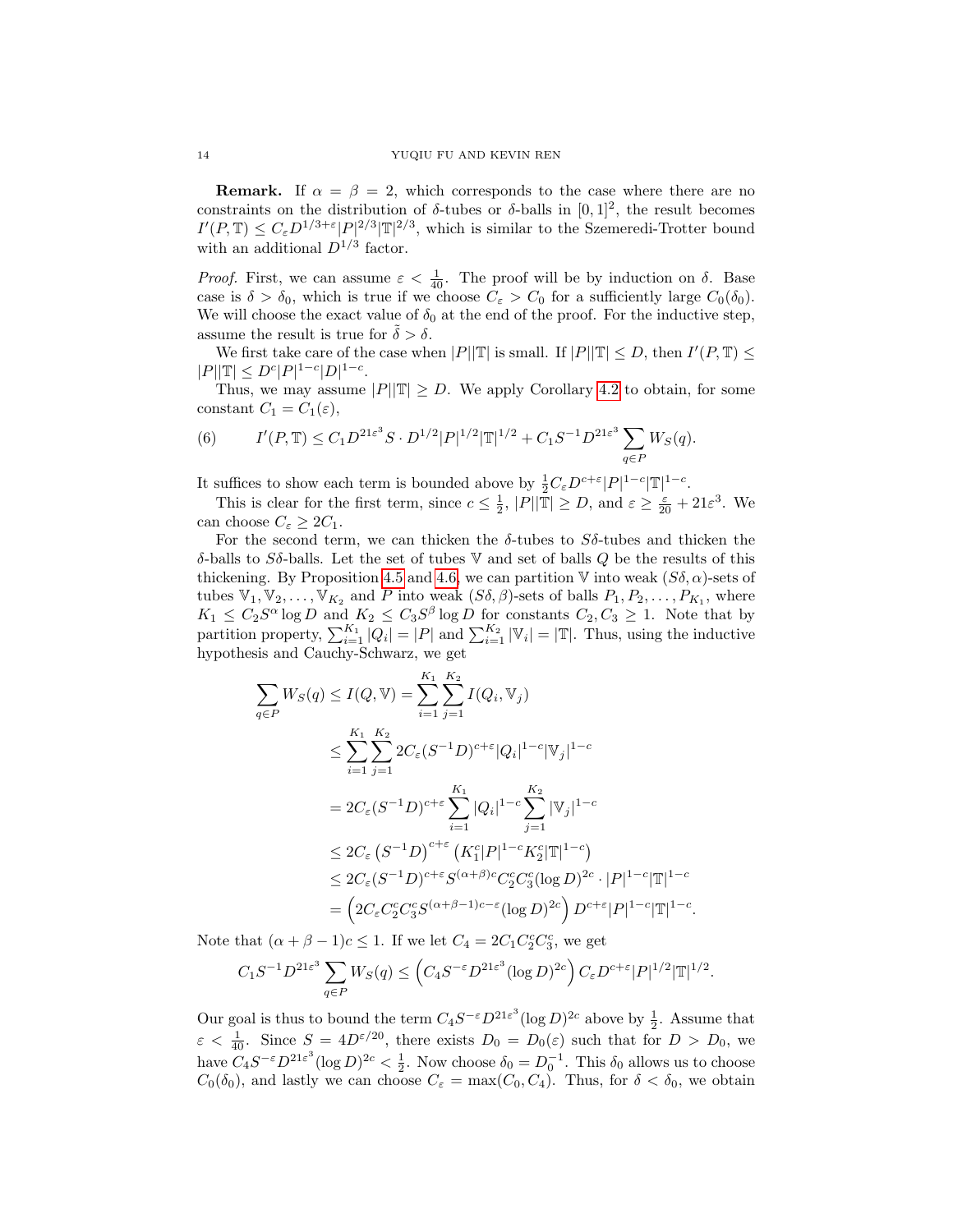the desired bound for the second term of [\(6\)](#page-13-0). This completes the inductive step and thus the proof of the theorem.  $\Box$ 

# 5. Proof of Theorem [1.4](#page-1-1)

We restate Theorem [1.4](#page-1-1) here:

**Theorem 5.1.** Suppose  $\alpha, \beta$  satisfy  $0 \leq \alpha, \beta \leq 2$ . For every  $\varepsilon > 0$ , there exists  $C_{\varepsilon} = C(\varepsilon, \alpha, \beta)$  with the following property: for every  $(\delta, \beta)$ -set of balls P and  $(\delta, \alpha)$ -set of tubes  $\mathbb T$ , the following bound holds:

$$
I(P, \mathbb{T}) \le C_{\varepsilon} \delta^{-f(\alpha, \beta) - \varepsilon}
$$

,

where  $f(\alpha, \beta)$  is defined as in Figure [1.](#page-1-0) These bounds are sharp up to  $\delta^{\epsilon}$ .

Proof. The sharpness of these bounds was proved in Section 2, with the constructed examples.

First, we have  $|P| \leq D^{\beta}$  and  $|\mathbb{T}| \leq D^{\alpha}$  by dimension property (take  $w = 2$ ). We will split into cases.

- If  $1 \ge \alpha \ge \beta$  or  $\alpha \ge 1 \ge \beta \ge \alpha 1$ , then we use Theorem [3.4](#page-8-0) to get  $I(P, \mathbb{T})^{a+\beta} \lesssim D^{a\beta+\varepsilon} D^{\beta^2} D^{a\alpha}.$
- If  $1 \ge \beta \ge \alpha$  or  $\beta \ge 1 \ge \alpha \ge \beta 1$ , then we use Theorem [3.2](#page-7-0) to get  $I(P, \mathbb{T})^{\alpha+b} \lesssim D^{\alpha b+\varepsilon} D^{b\beta} D^{\alpha^2}.$
- If  $\alpha \geq 1$  and  $\beta \geq 1$ , then we use Theorem [4.8](#page-12-1) to get

$$
I(P, \mathbb{T}) \lesssim I'(P, \mathbb{T}) \lesssim D^{c+\varepsilon} D^{\alpha(1-c)} D^{\beta(1-c)},
$$

where  $c^{-1} = \max(\alpha + \beta - 1, 2)$ .

- If  $\alpha \geq \beta + 1$ , then since each  $\delta$ -ball intersects  $\leq D$   $\delta$ -tubes, we get  $I(P, \mathbb{T}) \leq$  $D^{\beta} \cdot D$ .
- If  $\beta \ge \alpha + 1$ , then since each  $\delta$ -tube intersects  $\le D$   $\delta$ -balls, we get  $I(P, \mathbb{T}) \le \epsilon$  $D^{\alpha} \cdot D$ .

Combining these results proves Theorem [1.4.](#page-1-1)  $\Box$ 

### <span id="page-14-0"></span>6. Appendix

In this Appendix, we will verify Lemma [2.1](#page-3-0) for Construction 1, which is the case

(7) 
$$
\alpha + \beta < 3, \alpha < \beta + 1, \text{ and } \beta < \alpha + 1.
$$

Recall 
$$
a = \min(\alpha, 1), b = \min(\beta, 1), \gamma = \frac{a - \alpha + \beta}{a + b}, \kappa = \alpha - (1 - \gamma)a = \frac{a\beta + b\alpha - ab}{a + b}.
$$

**Lemma 6.1.** (a) We have  $0 \leq \gamma \leq 1$  and  $0 \leq \kappa \leq 1$ .

(b) Suppose  $\lambda$  is a parameter satisfying the defining condition

- $(1 \gamma)a(a + 1 \alpha) + \max(\lambda, 1 \lambda)\kappa \leq a;$
- $(1 \gamma)b(b + 1 \beta) + \max(\lambda, 1 \lambda)\kappa \leq b;$
- $\gamma + (1 \gamma) \min(a, b) \ge \max(\lambda, 1 \lambda);$
- $0 \leq \lambda \leq \min(\gamma, 1 \gamma) \leq 1$ .

Then  $\mathbb T$  is a  $(\delta, \alpha)$ -set of tubes and P is a  $(\delta, \beta)$ -set of balls.

(c)  $\lambda = \min(\gamma, 1 - \gamma)$  satisfies the defining condition.

Proof. We will show four facts:

(1)  $0 \leq \gamma \leq 1$ .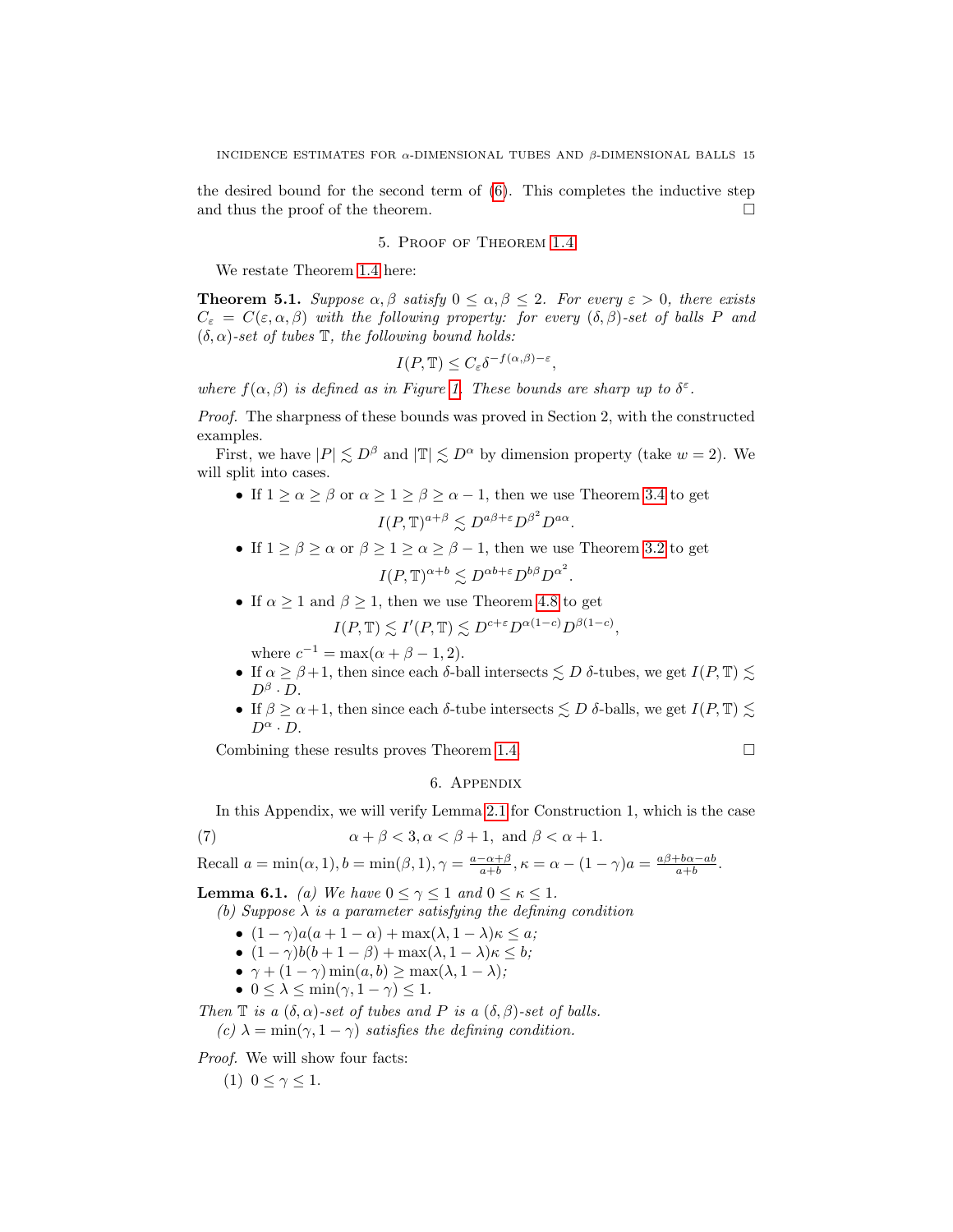- (2)  $0 \leq \kappa \leq \min(a, b)$ .
- (3) The  $\delta$ -tubes are a  $(\delta, \alpha)$ -set of tubes.
- (4) The  $\delta$ -balls are a  $(\delta, \beta)$ -set of balls.

These facts allow us to verify  $\lambda = \min(\gamma, 1 - \gamma)$  satisfies the defining condition. We perform the following computation using Facts 1-2 and  $(a-1)(a-\alpha) = 0$ :

$$
(1 - \gamma)a(a + 1 - \alpha) + \gamma\kappa \le a(1 - \gamma) + \gamma a = a,
$$
  

$$
(1 - \gamma)a(a + 1 - \alpha) + (1 - \gamma)\kappa = (1 - \gamma)(a(a + 1 - \alpha) + (\alpha - (1 - \gamma)a))
$$
  

$$
= (1 - \gamma)(a(a - \alpha) + \alpha + \gamma a)
$$
  

$$
= (1 - \gamma)(a - \alpha + \alpha + \gamma a)
$$
  

$$
= (1 - \gamma)(1 + \gamma)a \le a.
$$

$$
\gamma + (1 - \gamma) \min(a, b) \ge \gamma \ge \gamma \kappa,
$$

$$
\gamma + (1 - \gamma) \min(a, b) \ge (1 - \gamma) \min(a, b) \ge (1 - \gamma)\kappa,
$$

To show Facts 1-2, we look at the following table.

| $\alpha$ |          |                            | $\kappa$                   |
|----------|----------|----------------------------|----------------------------|
| $\leq 1$ | $\leq 1$ | $\alpha +$                 | $\alpha$ Ľ<br>$\alpha +$   |
| $\leq 1$ | $\geq 1$ | $\alpha + 1$               | $\alpha$ b<br>$\alpha + 1$ |
| $\geq 1$ | $\leq 1$ | $1-\alpha+\beta$<br>$^{+}$ | $\alpha\beta$<br>$1+$      |
| $\geq 1$ | $\geq 1$ | β<br>$-\alpha +$           | $\alpha + \beta -$<br>1    |

From the table and the conditions in equation [\(7\)](#page-14-0), we can easily show Facts 1 and 2. Now, we will verify the  $\delta$ -tubes are a  $(\delta, \alpha)$ -set of tubes. Fix  $w \in [\delta, 1]$  and a  $w \times 2$  rectangle  $R_w$ ; we will count how many  $\delta$ -tubes are in  $R_w$ . Recall that the bundles in the construction are arranged in a rectangular grid, with bundles in the same row being translates of each other, and bundles in the same column being rotates of each other. We find three main contributions to our count:

- $R_w$  can intersect bundles of  $\lesssim \lceil \frac{w}{\delta^{\lambda\kappa}} \rceil$  different rows. This is because the angle between bundles of adjacent rows is  $\delta^{\lambda\kappa}$ , which is at least the angle δ<sup> $γ$ </sup> of a single bundle (since  $γ ≥ λ ≥ λκ$ ).
- $R_w$  can intersect bundles of  $\lesssim \lceil \frac{w}{\delta^{(1-\lambda)\kappa}} \rceil$  different columns.
- For each bundle,  $R_w$  can contain  $\lesssim \min(\lceil \frac{w}{\delta^{\gamma+(1-\gamma)a}} \rceil, D^{(1-\gamma)a})$  δ-tubes. This is because the angle separation between adjacent  $\delta$ -tubes of the same bundle is  $\delta^{\gamma+(1-\gamma)a}$ .

Thus,  $R_w$  contains at most n  $\delta$ -tubes, for

$$
n \lesssim \min\left(\lceil \frac{w}{\delta^{\gamma + (1-\gamma)a}}\rceil, D^{(1-\gamma)a}\right) \cdot \left(\frac{w}{\delta^{(1-\lambda)\kappa}}+1\right) \left(\frac{w}{\delta^{\lambda\kappa}}+1\right).
$$

Suppose  $w < \delta^{\gamma + (1-\gamma)a}$ . From property of  $\lambda$ , we get  $w < \delta^{\lambda \kappa}$  and  $w < \delta^{(1-\lambda)\kappa}$ . Hence,

$$
n\lesssim 2\cdot 2\cdot 2=8<8\left(\frac{w}{\delta}\right)^{\alpha}.
$$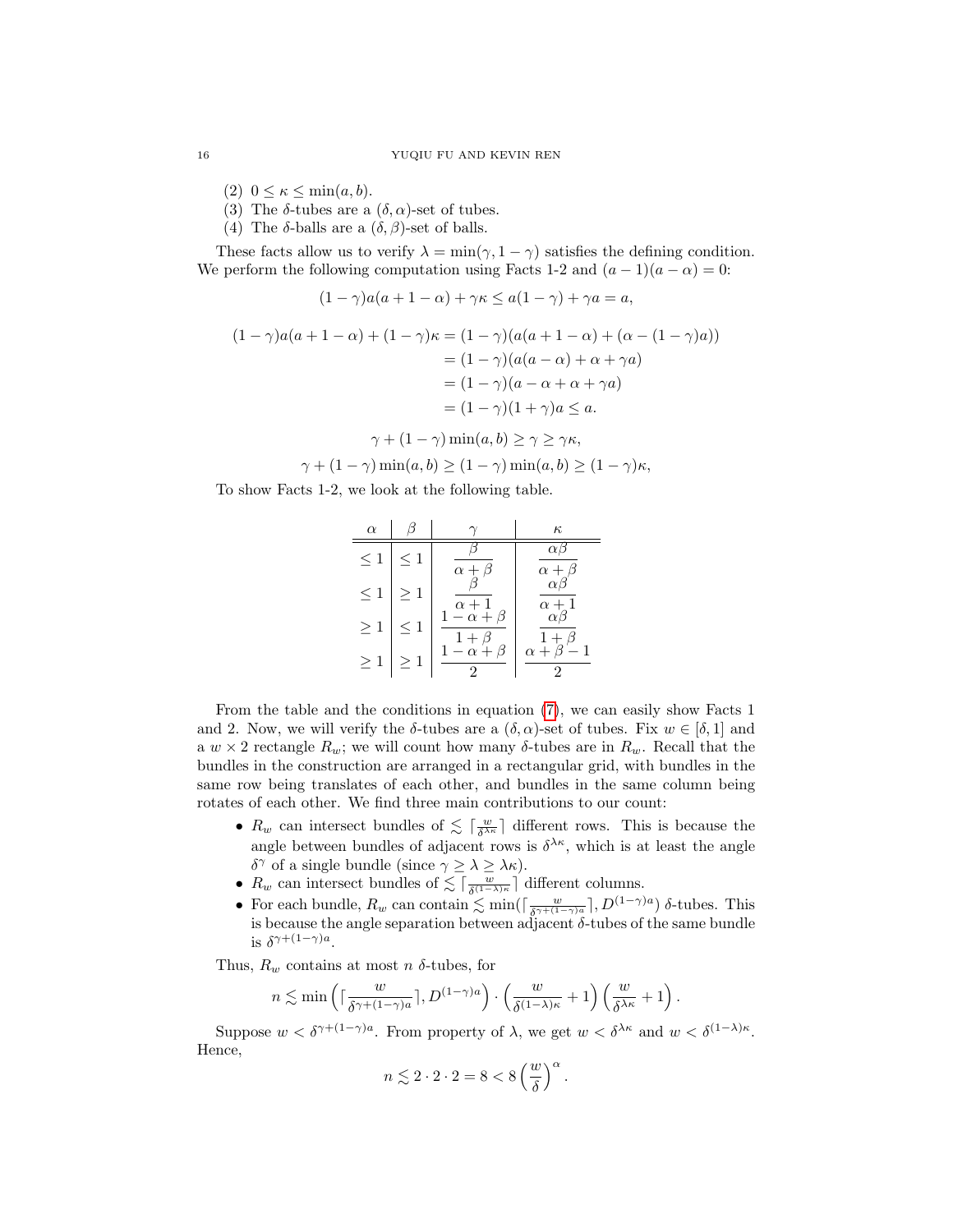Thus we may assume  $w > \delta^{\gamma + (1-\gamma)a}$ . In this case, we can use  $\lceil x \rceil \leq x+1 \leq 2x$  to write

$$
n \lesssim \min \left( \frac{w}{\delta^{\gamma + (1 - \gamma)a}}, D^{(1 - \gamma)a} \right) \cdot \left( \frac{w}{\delta^{(1 - \lambda)\kappa}} + 1 \right) \left( \frac{w}{\delta^{\lambda \kappa}} + 1 \right).
$$

Let  $m = \min\left(\frac{w}{\delta^{\gamma + (1-\gamma)a}}, D^{(1-\gamma)a}\right)$ . We expand the product and bound each term separately. We will use the fact  $\min(x, y) \leq x^c y^{1-c}$  for any  $0 \leq c \leq 1$ , as well as  $a \le \min(\alpha, 1), \delta \le w \le 1, \kappa = \alpha - (1 - \gamma)a$ , and the defining relation of  $\lambda$ .

.

(8) 
$$
m \leq \left(\frac{w}{\delta^{\gamma + (1-\gamma)a}}\right)^a \left(D^{(1-\gamma)a}\right)^{1-a} = \left(\frac{w}{\delta}\right)^a \leq \left(\frac{w}{\delta}\right)^{\alpha}
$$

$$
(9) \qquad m \cdot \frac{w}{\delta^{(1-\lambda)\kappa}} \leq \left(\frac{w}{\delta}\right)^{\alpha-a} \left(D^{(1-\gamma)a}\right)^{a+1-\alpha} \cdot \frac{w}{\delta^{(1-\lambda)\kappa}} \leq \frac{w^{\alpha-a+1}}{\delta^{\alpha}} \leq \left(\frac{w}{\delta}\right)^{\alpha},
$$

$$
(10) \qquad m \cdot \frac{w}{\delta^{\lambda \kappa}} \le \left(\frac{w}{\delta}\right)^{\alpha - a} \left(D^{(1-\gamma)a}\right)^{a+1-\alpha} \cdot \frac{w}{\delta^{\lambda \kappa}} \le \frac{w^{\alpha - a + 1}}{\delta^{\alpha}} \le \left(\frac{w}{\delta}\right)^{\alpha},
$$

(11) 
$$
m \cdot \frac{w}{\delta^{\lambda \kappa}} \cdot \frac{w}{\delta^{(1-\lambda)\kappa}} \le D^{(1-\gamma)a} \cdot \frac{w}{\delta^{\lambda \kappa}} \cdot \frac{w}{\delta^{(1-\lambda)\kappa}} = \frac{w^2}{\delta^{\alpha}} \le \left(\frac{w}{\delta}\right)^{\alpha}.
$$

Hence, we get the desired bound  $n \leq (\frac{w}{\delta})^{\alpha}$ . Finally, to verify the  $\delta$ -tubes are essentially distinct, we observe that:

- $\bullet$  two  $\delta$ -tubes in bundles in different rows are separated by a translation of  $\geq \delta^{(1-\lambda)\kappa} \geq \delta;$
- $\bullet$  two  $\delta$ -tubes in bundles in different columns are separated by a rotation of  $\geq \delta^{\lambda\kappa}\geq \delta;$
- two δ-tubes in the same bundle are separated by a rotation of  $\geq \delta^{\gamma+(1-\gamma)a} \geq$ δ.

Thus,  $\mathbb T$  is a  $(\delta, \alpha)$ -set of tubes, proving Fact 3.

Now, we verify the δ-balls are a  $(δ, β)$ -set of balls. Fix  $w ∈ [δ, 1]$  and a ball  $B_w$  of radius w; we will count how many  $\delta$ -balls are in  $B_w$ . There are three main contributions.

- $B_w$  can intersect bundles of  $\lesssim \left[\frac{w}{\delta^{\lambda\kappa}}\right]$  different rows.
- $B_w$  can intersect bundles of  $\lesssim \lceil \frac{w}{\delta^{(1-\lambda)\kappa}} \rceil$  different columns.
- For each bundle,  $B_w$  can contain  $\lesssim \min(\lceil \frac{w}{\delta^{1-\gamma+\gamma b}} \rceil, D^{\gamma b})$  δ-balls.

Thus,  $B_w$  contains at most n  $\delta$ -balls, for

$$
n \lesssim \min \left( \lceil \frac{w}{\delta^{1-\gamma+\gamma b}} \rceil, D^{\gamma b} \right) \cdot \left( \frac{w}{\delta^{(1-\lambda)\kappa}} + 1 \right) \left( \frac{w}{\delta^{\lambda \kappa}} + 1 \right).
$$

Using a similar method to the  $\delta$ -tubes case, we get the desired bound  $n \lesssim \left(\frac{w}{\delta}\right)^{\beta}$ . Finally, to verify the  $\delta$ -balls are essentially distinct, we look at bundles. Each bundle contains a set of balls, which we call a stick.

- Since  $\lambda \kappa \leq \lambda \leq 1 \gamma$ , sticks in different rows cannot overlap;
- Two sticks in the same row but different columns are horizontal  $\delta^{(1-\lambda)\kappa} \geq \delta$ translates of each other. Since the angle from vertical of a given stick is  $\leq \frac{1}{100}$ , these two sticks cannot overlap;
- Two  $\delta$ -balls in the same stick are separated by a translation of  $\geq \delta^{1-\gamma+\gamma b} \geq$ δ.

Thus, P is a  $(\delta, \beta)$ -set of balls, proving Fact 4. The Lemma is proved.